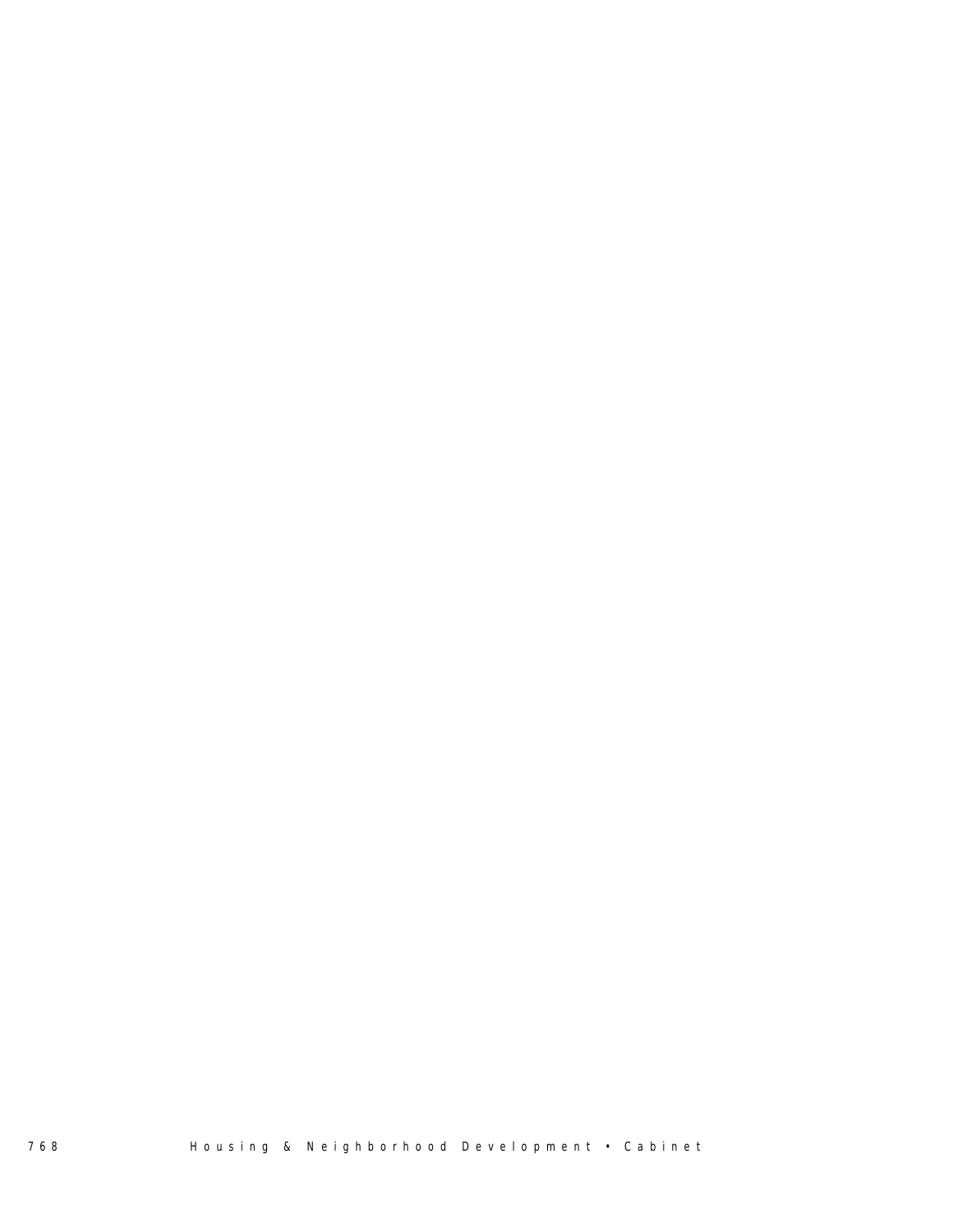# Housing & Neighborhood Development

*Charlotte Golar Richie, Chief of Housing & Neighborhood Development* 

## *Cabinet Mission*

The Cabinet is committed to making Boston the most livable city in the nation by working with its many communities to build strong neighborhoods through the strategic investment of public resources.

| <b>Operating Budget Expenditures</b> |                                                                               | <b>Total Actual '04</b>           | Total Actual '05                 | Total Approp '06            | Total Budget '07                           |
|--------------------------------------|-------------------------------------------------------------------------------|-----------------------------------|----------------------------------|-----------------------------|--------------------------------------------|
|                                      | Leading the Way<br>Neighborhood Development<br>Rental Housing Resource Center | 3,000,000<br>2,157,035<br>550,825 | $\theta$<br>2,196,922<br>522,743 | 7.500.000<br>2,927,308<br>0 | 4,331,000<br>3,014,962<br>$\left( \right)$ |
|                                      | <b>Total</b>                                                                  | 5,707,860                         | 2,719,665                        | 10,427,308                  | 7,345,962                                  |
|                                      |                                                                               |                                   |                                  |                             |                                            |
| <b>Capital Budget Expenditures</b>   |                                                                               | <b>Total Actual '04</b>           | Total Actual '05                 | Total Approp '06            | Total Budget '07                           |
|                                      | Neighborhood Development                                                      | 1,569,256                         | 791,327                          | 2,487,000                   | 4,250,000                                  |
|                                      | <b>Total</b>                                                                  | 1,569,256                         | 791,327                          | 2,487,000                   | 4,250,000                                  |
|                                      |                                                                               |                                   |                                  |                             |                                            |
| <b>External Funds Expenditures</b>   |                                                                               | <b>Total Actual '04</b>           | Total Actual '05                 | Total Approp '06            | Total Budget '07                           |
|                                      | Neighborhood Development                                                      | 82,487,714                        | 54,951,519                       | 65,725,212                  | 76,645,142                                 |
|                                      | <b>Total</b>                                                                  | 82,487,714                        | 54,951,519                       | 65,725,212                  | 76,645,142                                 |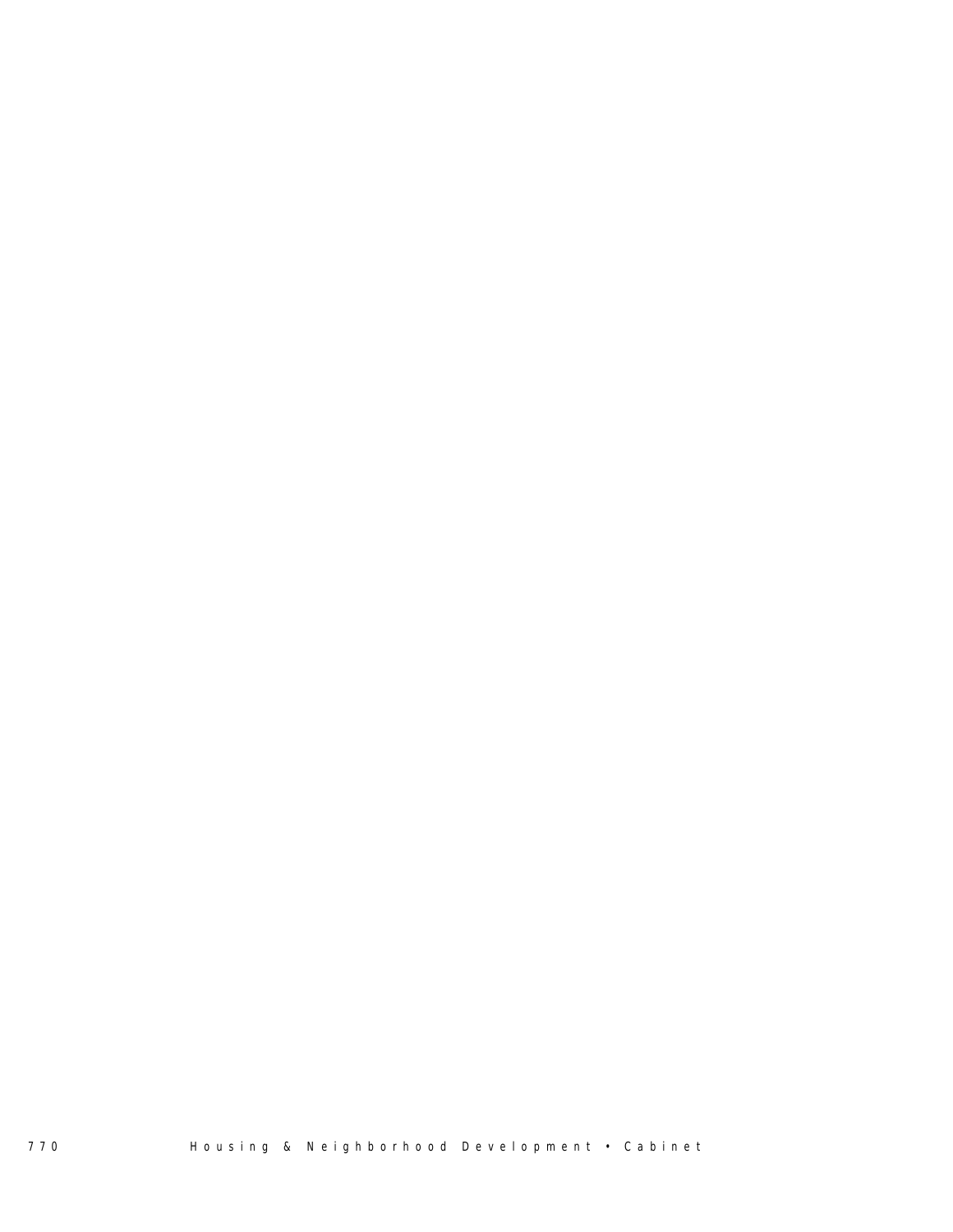# Affordable Housing - Leading the Way Operating Budget

#### *Appropriation: 189*

#### *Department Mission*

The overall mission of Leading the Way is to increase and protect Boston's housing supply. The seven-year campaign will focus all of the City's housing agencies, including the Department of Neighborhood Development, the Boston Housing Authority, the Boston Redevelopment Authority, and the Inspectional Services Department around a comprehensive strategy to address Boston's housing challenge.

## *FY07 Performance Objectives*

- To rehabilitate and re-occupy vacant units owned by the Boston Housing Authority for low-income households.
- To develop new rental and homeownership opportunities.
- To renovate and reoccupy vacant apartments in buildings owned by low-income homeowners and seniors.
- To preserve existing rental and homeownership housing units.
- To assist renters to become homeowners.

| <b>Operating Budget</b>            | Program Name                | <b>Total Actual '04</b> | Total Actual '05 | Total Approp '06 | <b>Total Budget '07</b> |
|------------------------------------|-----------------------------|-------------------------|------------------|------------------|-------------------------|
|                                    | Housing Production          | ,875,585                | 0                | 5.416.436        | 4,181,000               |
|                                    | <b>Housing Preservation</b> | 319.128                 |                  | 2,083,564        | 150,000                 |
|                                    | <b>Total</b>                | 2,194,713               | U                | 7,500,000        | 4,331,000               |
|                                    |                             |                         |                  |                  |                         |
| <b>Selected Service Indicators</b> |                             | Actual '04              | Actual '05       | Approp '06       | <b>Budget '07</b>       |
|                                    | Personnel Services          |                         | C                |                  |                         |
|                                    | Non Personnel               | 3,000,000               | 0                | 7.500.000        | 4,331,000               |
|                                    | Total                       | 3,000,000               | 0                | 7,500,000        | 4,331,000               |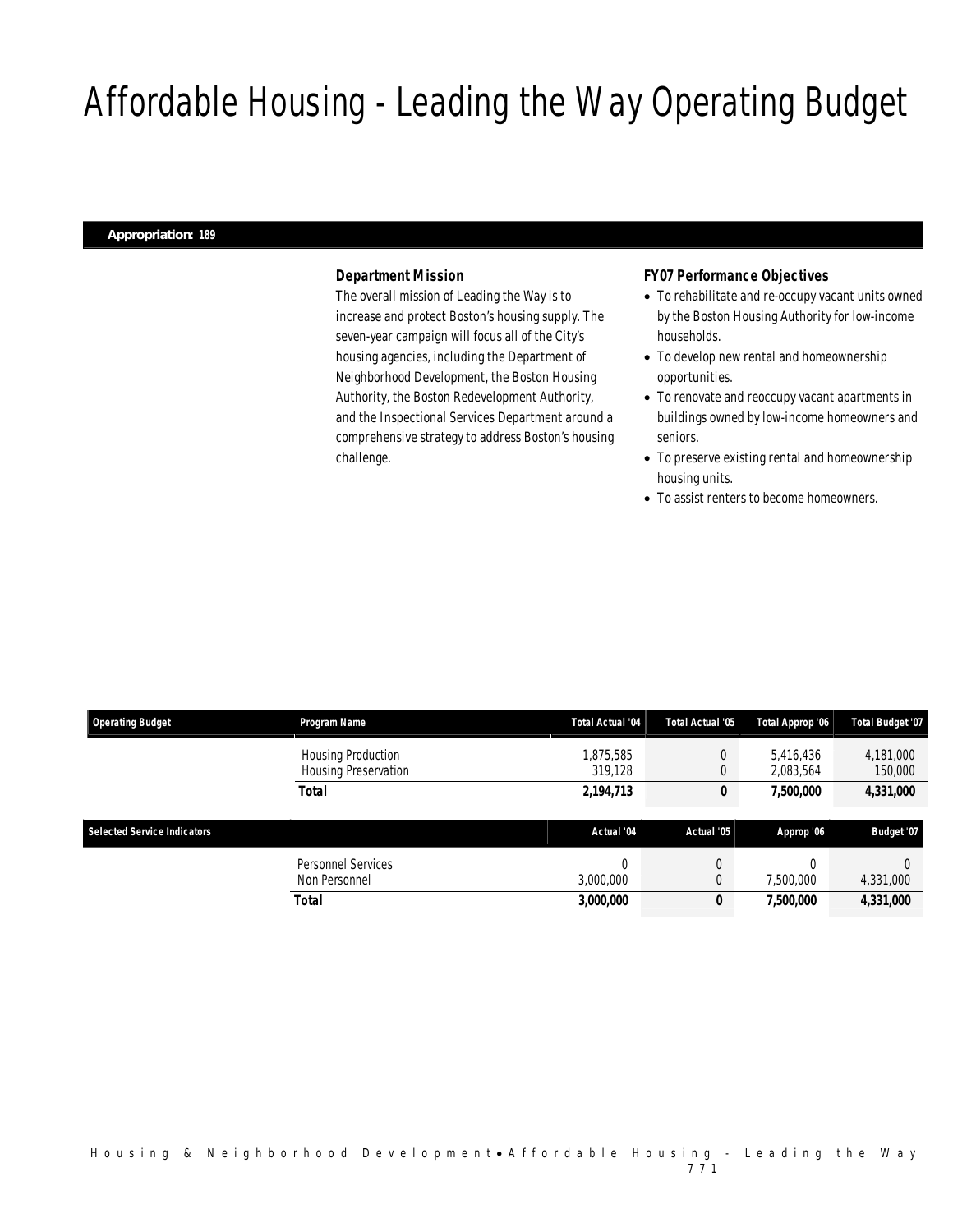## Leading the Way Operating Budget

### *Description of Services*

Leading The Way is a \$4.5 billion seven-year program that is divided between FY2001-FY2003, Leading The Way I, and FY2004-FY2007, Leading The Way II. The goals for Leading The Way II are: to preserve the quality of life for Boston residents and its neighborhoods by renovating 2,000 properties and reclaiming 130 vacant houses and distressed properties with the aim of cutting abandonment by 50%; to produce more housing for the City by creating 10,000 new units, of which 2,100 will be affordable below the market units; to retain affordable housing for Boston residents by preserving at least 3,000 affordable rental units and converting 300 unregulated rental units into new, long-term affordable units; and to expand Boston's commitment for housing the City's homeless by launching a new \$10 million campaign to prevent homelessness while expanding housing opportunities for the existing homeless. Leading The Way II is funded in part by proceeds from the sale of One Lincoln Street as well as Federal, State and City sources such as the Community Development Block Grant program, Linkage, Low Income Housing Tax Credits and the HOME Program.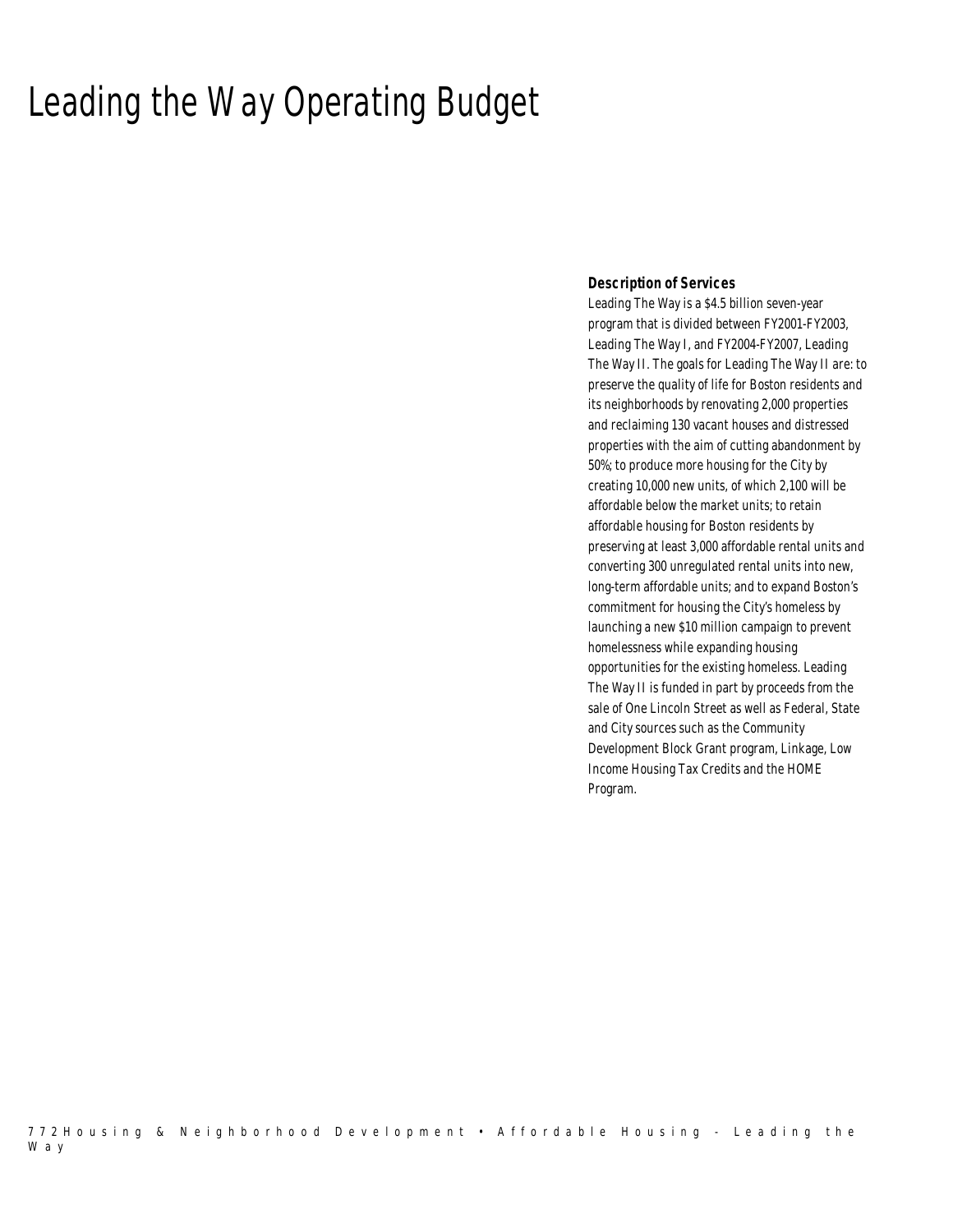## Department History

| <b>Personnel Services</b>       |                                                                                                                                                                                                                                                                                                          | FY04 Expenditure                                                                                                                                                   | FY05 Expenditure                                                                                                                                          | FY06 Appropriation                                                                                                                                  | FY07 Adopted                                                                                                                               | Inc/Dec 06 vs 07                                                                                                                  |
|---------------------------------|----------------------------------------------------------------------------------------------------------------------------------------------------------------------------------------------------------------------------------------------------------------------------------------------------------|--------------------------------------------------------------------------------------------------------------------------------------------------------------------|-----------------------------------------------------------------------------------------------------------------------------------------------------------|-----------------------------------------------------------------------------------------------------------------------------------------------------|--------------------------------------------------------------------------------------------------------------------------------------------|-----------------------------------------------------------------------------------------------------------------------------------|
|                                 | 51000 Permanent Employees<br>51100 Emergency Employees<br>51200 Overtime<br>51600 Unemployment Compensation<br>51700 Workers' Compensation<br><b>Total Personnel Services</b>                                                                                                                            | $\boldsymbol{0}$<br>$\mathbf 0$<br>$\overline{0}$<br>$\mathbf{0}$<br>$\mathbf 0$<br>$\theta$                                                                       | $\boldsymbol{0}$<br>$\mathbf 0$<br>$\mathbf{0}$<br>$\mathbf 0$<br>$\mathbf{0}$<br>$\mathbf 0$                                                             | $\theta$<br>$\boldsymbol{0}$<br>$\overline{0}$<br>$\mathbf{0}$<br>$\mathbf{0}$<br>$\mathbf{0}$                                                      | $\mathbf 0$<br>$\mathbf{0}$<br>$\Omega$<br>$\mathbf{0}$<br>$\mathbf{0}$<br>$\mathbf{0}$                                                    | 0<br>$\boldsymbol{0}$<br>$\mathbf{0}$<br>$\overline{0}$<br>$\mathbf 0$<br>$\mathbf{0}$                                            |
| <b>Contractual Services</b>     |                                                                                                                                                                                                                                                                                                          | FY04 Expenditure                                                                                                                                                   | FY05 Expenditure                                                                                                                                          | FY06 Appropriation                                                                                                                                  | FY07 Adopted                                                                                                                               | Inc/Dec 06 vs 07                                                                                                                  |
|                                 | 52100 Communications<br>52200 Utilities<br>52300 Water & Sewer<br>52400 Snow Removal<br>52500 Garbage/Waste Removal<br>52600 Repairs Buildings & Structures<br>52700 Repairs & Service of Equipment<br>52800 Transportation of Persons<br>52900 Contracted Services<br><b>Total Contractual Services</b> | $\boldsymbol{0}$<br>$\mathbf{0}$<br>$\overline{0}$<br>$\overline{0}$<br>$\overline{0}$<br>$\overline{0}$<br>$\mathbf{0}$<br>$\mathbf{0}$<br>3,000,000<br>3,000,000 | $\boldsymbol{0}$<br>$\mathbf 0$<br>$\mathbf{0}$<br>$\mathbf{0}$<br>$\mathbf 0$<br>$\mathbf{0}$<br>$\mathbf{0}$<br>$\mathbf{0}$<br>$\mathbf 0$<br>$\bf{0}$ | $\boldsymbol{0}$<br>$\mathbf{0}$<br>$\mathbf{0}$<br>$\mathbf{0}$<br>$\overline{0}$<br>$\overline{0}$<br>$\mathbf{0}$<br>0<br>7,500,000<br>7,500,000 | $\boldsymbol{0}$<br>$\mathbf{0}$<br>$\Omega$<br>$\mathbf{0}$<br>$\mathbf{0}$<br>$\Omega$<br>$\Omega$<br>$\Omega$<br>4,331,000<br>4,331,000 | 0<br>$\mathbf 0$<br>$\boldsymbol{0}$<br>$\theta$<br>$\boldsymbol{0}$<br>$\Omega$<br>$\Omega$<br>0<br>$-3,169,000$<br>$-3,169,000$ |
| <b>Supplies &amp; Materials</b> |                                                                                                                                                                                                                                                                                                          | FY04 Expenditure                                                                                                                                                   | FY05 Expenditure                                                                                                                                          | FY06 Appropriation                                                                                                                                  | FY07 Adopted                                                                                                                               | Inc/Dec 06 vs 07                                                                                                                  |
|                                 | 53000 Auto Energy Supplies<br>53200 Food Supplies<br>53400 Custodial Supplies<br>53500 Med, Dental, & Hosp Supply<br>53600 Office Supplies and Materials<br>53800 Educational Supplies & Mat<br>53900 Misc Supplies & Materials<br><b>Total Supplies &amp; Materials</b>                                 | $\mathbf 0$<br>$\overline{0}$<br>$\mathbf{0}$<br>$\mathbf{0}$<br>$\overline{0}$<br>$\mathbf{0}$<br>$\mathbf 0$<br>$\theta$                                         | $\mathbf 0$<br>$\mathbf 0$<br>$\mathbf{0}$<br>$\mathbf 0$<br>$\mathbf{0}$<br>$\mathbf{0}$<br>$\mathbf{0}$<br>$\Omega$                                     | $\mathbf 0$<br>$\boldsymbol{0}$<br>$\mathbf{0}$<br>$\overline{0}$<br>$\mathbf{0}$<br>$\mathbf{0}$<br>$\mathbf{0}$<br>$\theta$                       | $\mathbf 0$<br>$\mathbf{0}$<br>$\mathbf{0}$<br>$\mathbf{0}$<br>$\mathbf{0}$<br>$\Omega$<br>$\mathbf{0}$<br>0                               | 0<br>$\mathbf 0$<br>$\mathbf 0$<br>$\boldsymbol{0}$<br>$\mathbf{0}$<br>0<br>$\mathbf 0$<br>0                                      |
| <b>Current Chgs &amp; Oblig</b> |                                                                                                                                                                                                                                                                                                          | FY04 Expenditure                                                                                                                                                   | FY05 Expenditure                                                                                                                                          | FY06 Appropriation                                                                                                                                  | FY07 Adopted                                                                                                                               | Inc/Dec 06 vs 07                                                                                                                  |
|                                 | 54300 Workers' Comp Medical<br>54400 Legal Liabilities<br>54500 Aid To Veterans<br>54600 Current Charges H&I<br>54900 Other Current Charges<br>Total Current Chgs & Oblig                                                                                                                                | $\boldsymbol{0}$<br>$\overline{0}$<br>$\overline{0}$<br>$\overline{0}$<br>$\mathbf 0$<br>$\mathbf{0}$                                                              | $\boldsymbol{0}$<br>$\mathbf 0$<br>$\mathbf{0}$<br>$\mathbf{0}$<br>0<br>$\mathbf 0$                                                                       | $\boldsymbol{0}$<br>$\overline{0}$<br>$\overline{0}$<br>$\mathbf{0}$<br>$\mathbf 0$<br>$\mathbf{0}$                                                 | $\mathbf 0$<br>$\mathbf{0}$<br>$\mathbf{0}$<br>$\mathbf{0}$<br>$\mathbf 0$<br>$\mathbf{0}$                                                 | 0<br>$\mathbf 0$<br>$\mathbf{0}$<br>$\theta$<br>$\mathbf 0$<br>0                                                                  |
| Equipment                       |                                                                                                                                                                                                                                                                                                          | FY04 Expenditure                                                                                                                                                   | FY05 Expenditure                                                                                                                                          | FY06 Appropriation                                                                                                                                  | FY07 Adopted                                                                                                                               | Inc/Dec 06 vs 07                                                                                                                  |
|                                 | 55000 Automotive Equipment<br>55400 Lease/Purchase<br>55600 Office Furniture & Equipment<br>55900 Misc Equipment<br><b>Total Equipment</b>                                                                                                                                                               | $\boldsymbol{0}$<br>$\boldsymbol{0}$<br>$\Omega$<br>$\boldsymbol{0}$<br>$\mathbf{0}$                                                                               | $\mathbf 0$<br>$\mathbf 0$<br>$\Omega$<br>$\mathbf 0$<br>0                                                                                                | $\mathbf 0$<br>$\boldsymbol{0}$<br>$\Omega$<br>$\mathbf 0$<br>0                                                                                     | $\mathbf 0$<br>$\mathbf 0$<br>$\cap$<br>$\mathbf 0$<br>0                                                                                   | $\mathbf 0$<br>$\boldsymbol{0}$<br>$\Omega$<br>0<br>$\bf{0}$                                                                      |
| <b>Other</b>                    |                                                                                                                                                                                                                                                                                                          | FY04 Expenditure                                                                                                                                                   | FY05 Expenditure                                                                                                                                          | FY06 Appropriation                                                                                                                                  | FY07 Adopted                                                                                                                               | Inc/Dec 06 vs 07                                                                                                                  |
|                                 | 56200 Special Appropriation<br>57200 Structures & Improvements<br>58000 Land & Non-Structure<br><b>Total Other</b>                                                                                                                                                                                       | $\boldsymbol{0}$<br>$\mathbf{0}$<br>$\mathbf 0$<br>$\pmb{0}$                                                                                                       | $\boldsymbol{0}$<br>$\mathbf 0$<br>0<br>0                                                                                                                 | $\boldsymbol{0}$<br>$\overline{0}$<br>$\mathbf{0}$<br>0                                                                                             | $\boldsymbol{0}$<br>$\mathbf{0}$<br>$\mathbf 0$<br>0                                                                                       | 0<br>0<br>$\mathbf 0$<br>$\mathbf{0}$                                                                                             |
|                                 | <b>Grand Total</b>                                                                                                                                                                                                                                                                                       | 3,000,000                                                                                                                                                          | $\boldsymbol{0}$                                                                                                                                          | 7,500,000                                                                                                                                           | 4,331,000                                                                                                                                  | $-3,169,000$                                                                                                                      |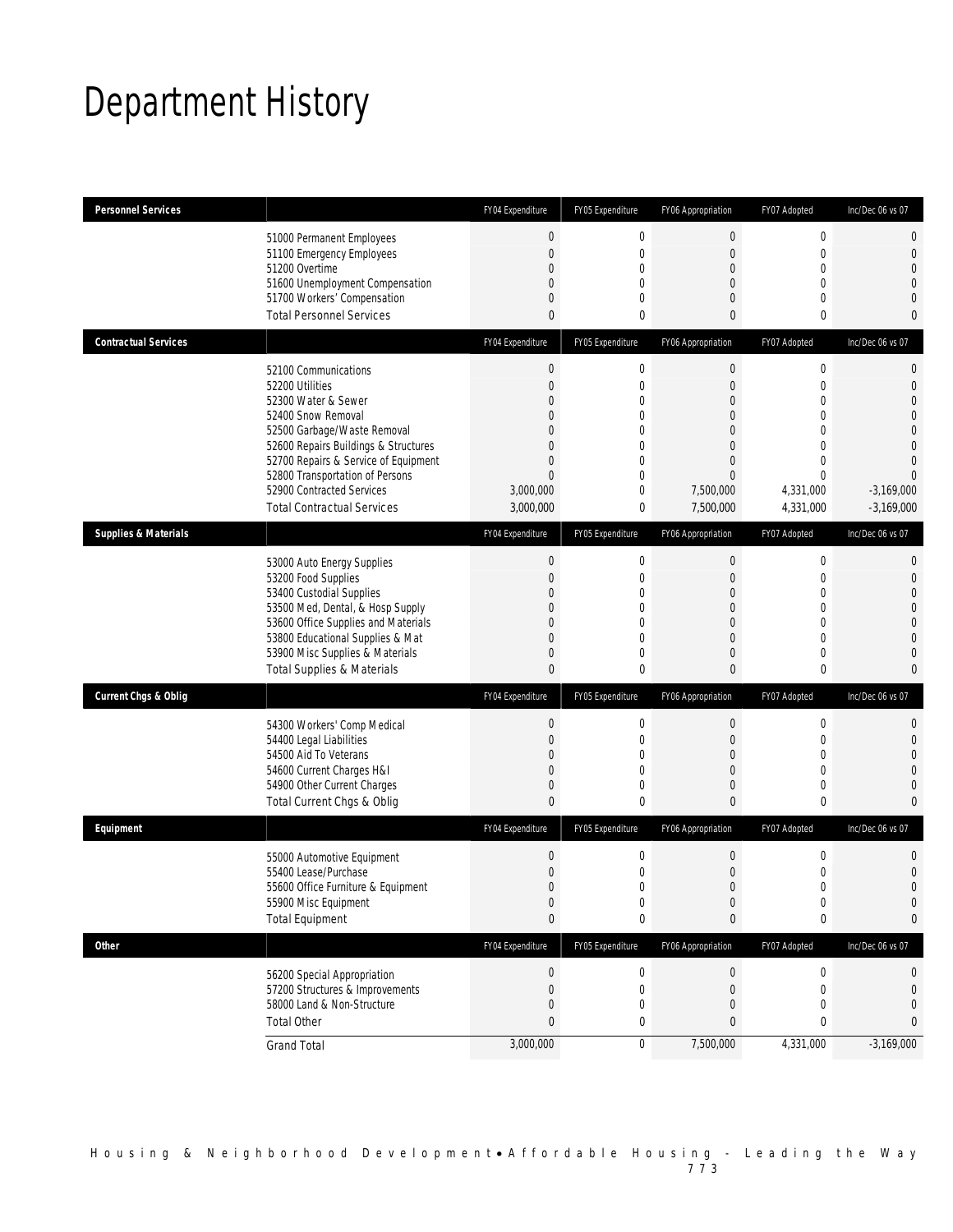# Program 1. Public Housing

## *Organization: 189100*

## *Program Description*

In conformance with the Leading the Way Strategy, the mission of this program is to reclaim vacant public housing units.

## *Program Objectives*

• To rehabilitate and re-occupy vacant units owned by the Boston Housing Authority for low-income households.

| <b>Program Outcomes</b>            |                                                   | Actual '04 | Actual '05 | Projected '06 | <b>PLOS '07</b> |
|------------------------------------|---------------------------------------------------|------------|------------|---------------|-----------------|
|                                    | Vacant public housing unit rehabilitations funded |            | 56         | <b>DNR</b>    | <b>TBR</b>      |
| <b>Selected Service Indicators</b> |                                                   | Actual '04 | Actual '05 | Approp '06    | Budget '07      |
|                                    | Quota<br>Personnel Services<br>Non Personnel      | 805.287    |            |               |                 |
|                                    | Total                                             | 805,287    | υ          |               |                 |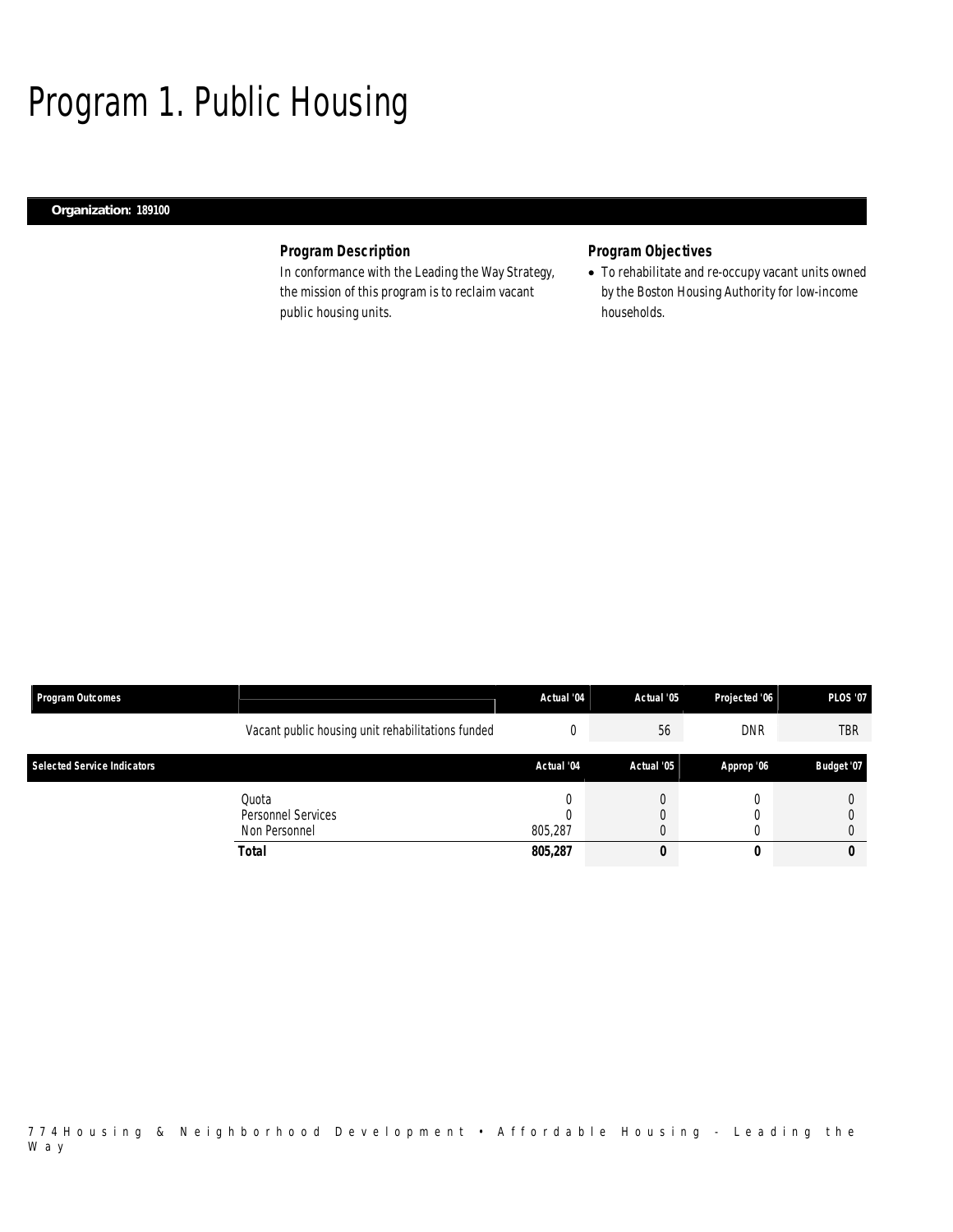## Program 2. Housing Production

### *Organization: 189200*

### *Program Description*

In conformance with the Leading the Way Strategy, the mission of this program is to develop new rental and homeownership units. Housing units will be developed by providing financial assistance to private and non-profit developers and homeowners. The City will assist in land assemblage, permitting, public reviews and approvals.

## *Program Objectives*

- To develop new rental and homeownership opportunities.
- To renovate and reoccupy vacant apartments in buildings owned by low-income homeowners and seniors.
- To develop new privately-financed market-rate rental and homeownership opportunities.

| <b>Program Outcomes</b>            |                                                                             | Actual '04 | Actual '05 | Projected '06 | <b>PLOS '07</b> |
|------------------------------------|-----------------------------------------------------------------------------|------------|------------|---------------|-----------------|
|                                    | Units permitted of new affordable rental and<br>homeownership opportunities | 578        | 354        | 524           | 523             |
|                                    | Vacant units permitted in properties owned by<br>senior citizens            | 14         | 17         | 13            | 8               |
|                                    | Privately-financed market rate units permitted                              | 2,353      | 1,608      | 2,094         | 1,543           |
| <b>Selected Service Indicators</b> |                                                                             | Actual '04 | Actual '05 | Approp '06    | Budget '07      |
|                                    | Quota                                                                       | 0          |            |               |                 |
|                                    | Personnel Services                                                          |            | 0          |               |                 |
|                                    | Non Personnel                                                               | 1,875,585  | 0          | 5,416,436     | 4,181,000       |
|                                    |                                                                             |            |            |               |                 |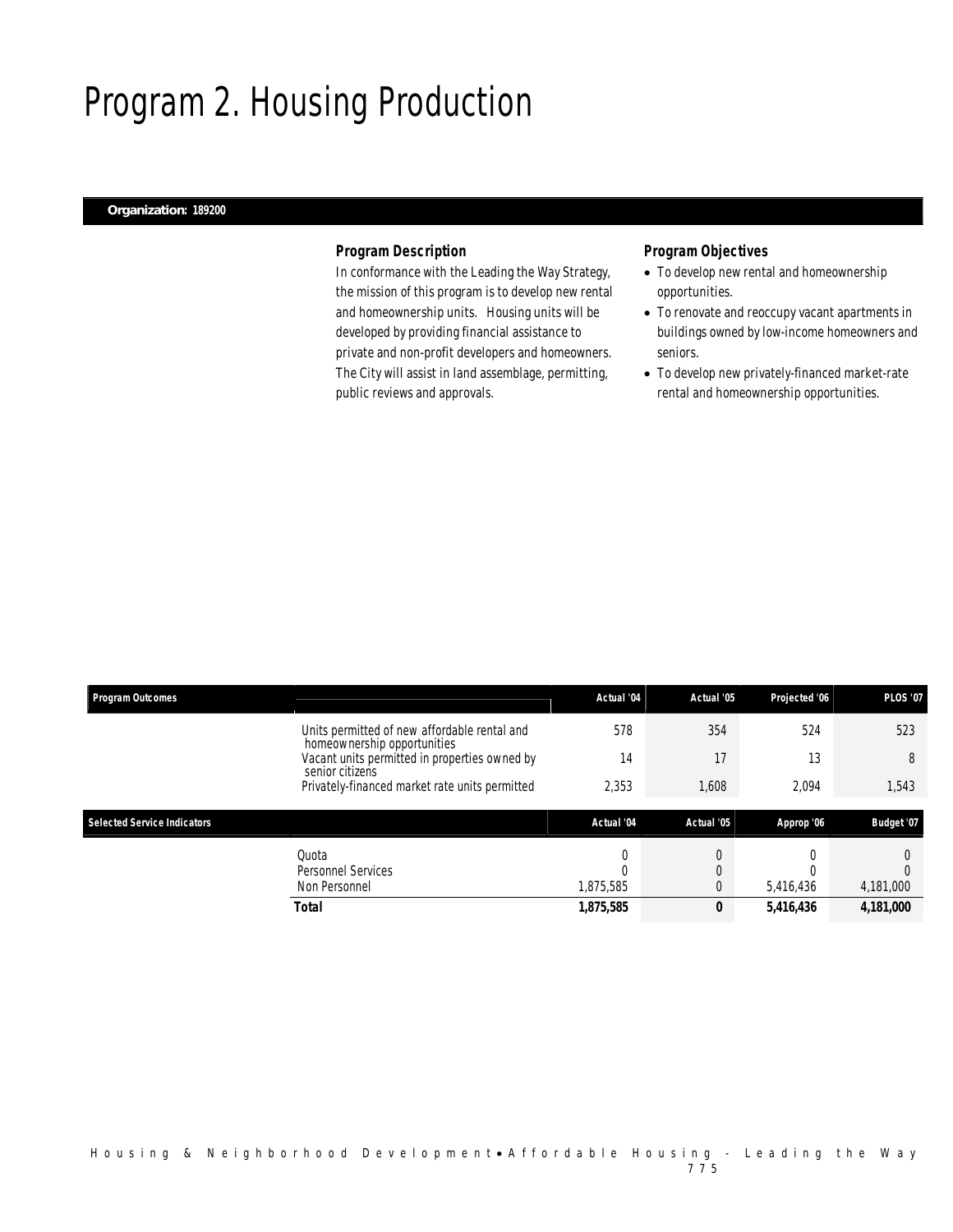## Program 3. Housing Preservation

#### *Organization: 189300*

### *Program Description*

In conformance with the Leading the Way Strategy, the mission of this program is to preserve existing rental and homeownership units. Units will be preserved by stabilizing rental property through rehabilitation, long-term rent agreements or resident/non-profit ownership. Individual elderly, low and moderate-income homeowners will be assisted in preserving the apartments in their owner-occupied buildings. Existing renters will be assisted to become new homeowners with technical and financial assistance.

### *Program Objectives*

- To preserve existing rental and homeownership housing units.
- To assist renters to become homeowners.
- To preserve 100% of the at-risk SHARP financed units and 75% of the at-risk federally financed units.

| Program Outcomes                   |                                                      | Actual '04 | Actual '05 | Projected '06 | <b>PLOS '07</b> |
|------------------------------------|------------------------------------------------------|------------|------------|---------------|-----------------|
|                                    | Rental & homeownership low-income units<br>preserved | 1.155      | 577        | 506           | 838             |
|                                    | New homebuyers provided with financial<br>assistance | 253        | 298        | 218           | 222             |
|                                    | SHARP/federal units preserved                        | 216        | 504        | 593           | 491             |
|                                    |                                                      |            |            |               |                 |
| <b>Selected Service Indicators</b> |                                                      | Actual '04 | Actual '05 | Approp '06    | Budget '07      |
|                                    | Quota                                                | 0          | 0          |               |                 |
|                                    | Personnel Services                                   |            | 0          |               |                 |
|                                    | Non Personnel                                        | 319,128    | 0          | 2,083,564     | 150,000         |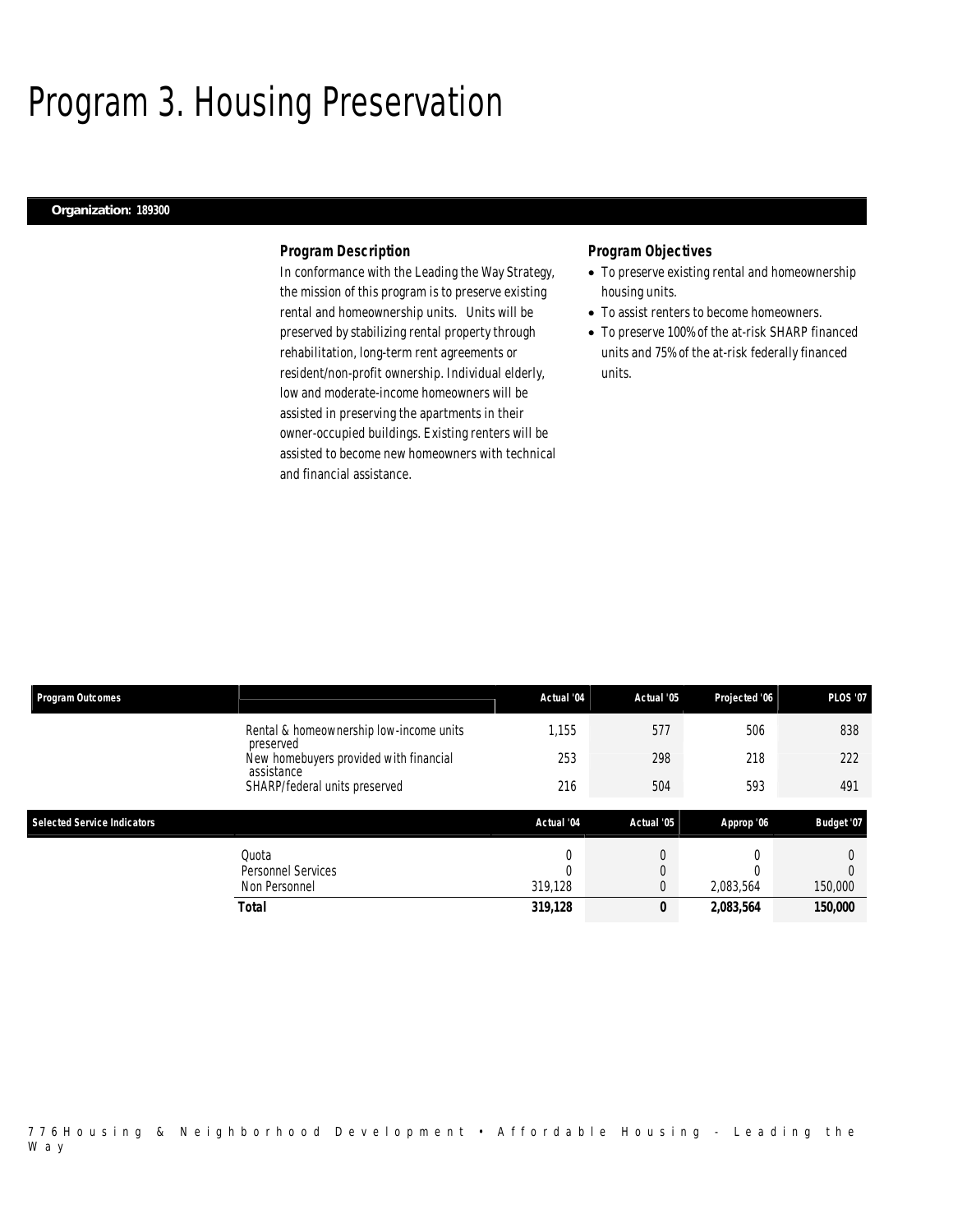## Neighborhood Development Operating Budget

*Charlotte Golar Richie, Chief of Housing & Neighborhood Development Appropriation: 188* 

## *Department Mission*

The Cabinet is committed to making Boston the most livable city in the nation by working with its many communities to build strong neighborhoods through the strategic investment of public resources.

\* In FY06, the Rental Housing Resource Center was consolidated in the Housing Development Program of the Department of Neighborhood Development.

## *FY07 Performance Objectives*

- To improve housing stock for existing homeowners and encourage homeownership.
- To redevelop City and private properties for affordable homeownership, rental, and special needs housing.
- To provide shelter, support services, rental assistance, and housing counseling to homeless persons, persons with AIDS, and tenants as applicable.
- To develop and preserve economically viable and attractive businesses and neighborhood business districts.
- To manage and dispose of tax foreclosed and city-owned surplus property.

| <b>Operating Budget</b>            | Program Name                                                                                        | Total Actual '04                         | Total Actual '05                         | Total Approp '06                          | Total Budget '07                          |
|------------------------------------|-----------------------------------------------------------------------------------------------------|------------------------------------------|------------------------------------------|-------------------------------------------|-------------------------------------------|
|                                    | Administration<br>Real Estate Management & Sales<br>Housing Development<br><b>Business Services</b> | 1,139,299<br>916,934<br>13,803<br>86,999 | 1,243,582<br>784,379<br>77,379<br>91,581 | 1,297,463<br>884,791<br>645,643<br>99,411 | 1,329,074<br>914,333<br>674,145<br>97,411 |
|                                    | <b>Total</b>                                                                                        | 2,157,035                                | 2,196,921                                | 2,927,308                                 | 3,014,963                                 |
| <b>External Funds Budget</b>       | <b>Fund Name</b>                                                                                    | <b>Total Actual '04</b>                  | Total Actual '05                         | Total Approp '06                          | Total Budget '07                          |
|                                    | CDBG                                                                                                | 28,143,186                               | 26,620,860                               | 29,811,570                                | 29,541,296                                |
|                                    | Community Dev Action Grant                                                                          | $\Omega$                                 | 68,579                                   | 584,371                                   |                                           |
|                                    | <b>FDI</b>                                                                                          | 150.871                                  | 66,496                                   | 43,901                                    | 100,000                                   |
|                                    | <b>Emergency Shelter Grant</b>                                                                      | 1,131,176                                | 437,533                                  | 887,467                                   | 844,902                                   |
|                                    | EPA/Brownfields                                                                                     | $\theta$                                 | 27,655                                   | $\Omega$                                  | $\Omega$                                  |
|                                    | <b>HOME</b>                                                                                         | 7,597,271                                | 3,771,746                                | 9,660,982                                 | 8,984,352                                 |
|                                    | HOME (Amer Dream Dwnpyt Init)                                                                       | 0                                        | 1,628,105                                | 721,801                                   | 644.005                                   |
|                                    | <b>HOPWA</b>                                                                                        | 3,001,255                                | 1,862,757                                | 1,721,000                                 | 1,670,009                                 |
|                                    | Lead Hazard Reduction Demo                                                                          | $\theta$                                 | $\Omega$                                 | 1,678,531                                 | 3,100,000                                 |
|                                    | <b>Lead Paint Abatement</b>                                                                         | 2,063,261                                | 911,847                                  | 450,000                                   | $\overline{0}$                            |
|                                    | Neighborhood Development Fund                                                                       | 3,560,612                                | 1,779,111                                | 1,038,750                                 | 900.000                                   |
|                                    | OBD EDI EMP/Non EMP                                                                                 | 950,757                                  | 850,250                                  | 0                                         | 4,606,789                                 |
|                                    | OBD Sec 108 Emp Zone                                                                                | 3,039,739                                | 2,315,045                                | $\Omega$                                  | 2,576,474                                 |
|                                    | OBD Sec 108 Non Emp Zone                                                                            | 15,000,000                               | $\Omega$                                 | 0                                         | 5,050,000                                 |
|                                    | Shelter Plus Care                                                                                   | 5,120,262                                | 4,470,987                                | 5,476,069                                 | 6,603,732                                 |
|                                    | Supportive Housing                                                                                  | 12,729,323                               | 10,140,547                               | 13,650,770                                | 12,023,583                                |
|                                    | <b>Total</b>                                                                                        | 82,487,714                               | 54,951,519                               | 65,725,212                                | 76,645,142                                |
| <b>Selected Service Indicators</b> |                                                                                                     | Actual '04                               | Actual '05                               | Approp '06                                | Budget '07                                |
|                                    |                                                                                                     |                                          |                                          |                                           |                                           |
|                                    | Personnel Services                                                                                  | 1,008,962                                | 1,167,311                                | 1,845,692                                 | 1,937,846                                 |
|                                    | Non Personnel                                                                                       | 1,148,073                                | 1,029,611                                | 1,081,616                                 | 1,077,116                                 |
|                                    | <b>Total</b>                                                                                        | 2,157,035                                | 2,196,922                                | 2,927,308                                 | 3,014,962                                 |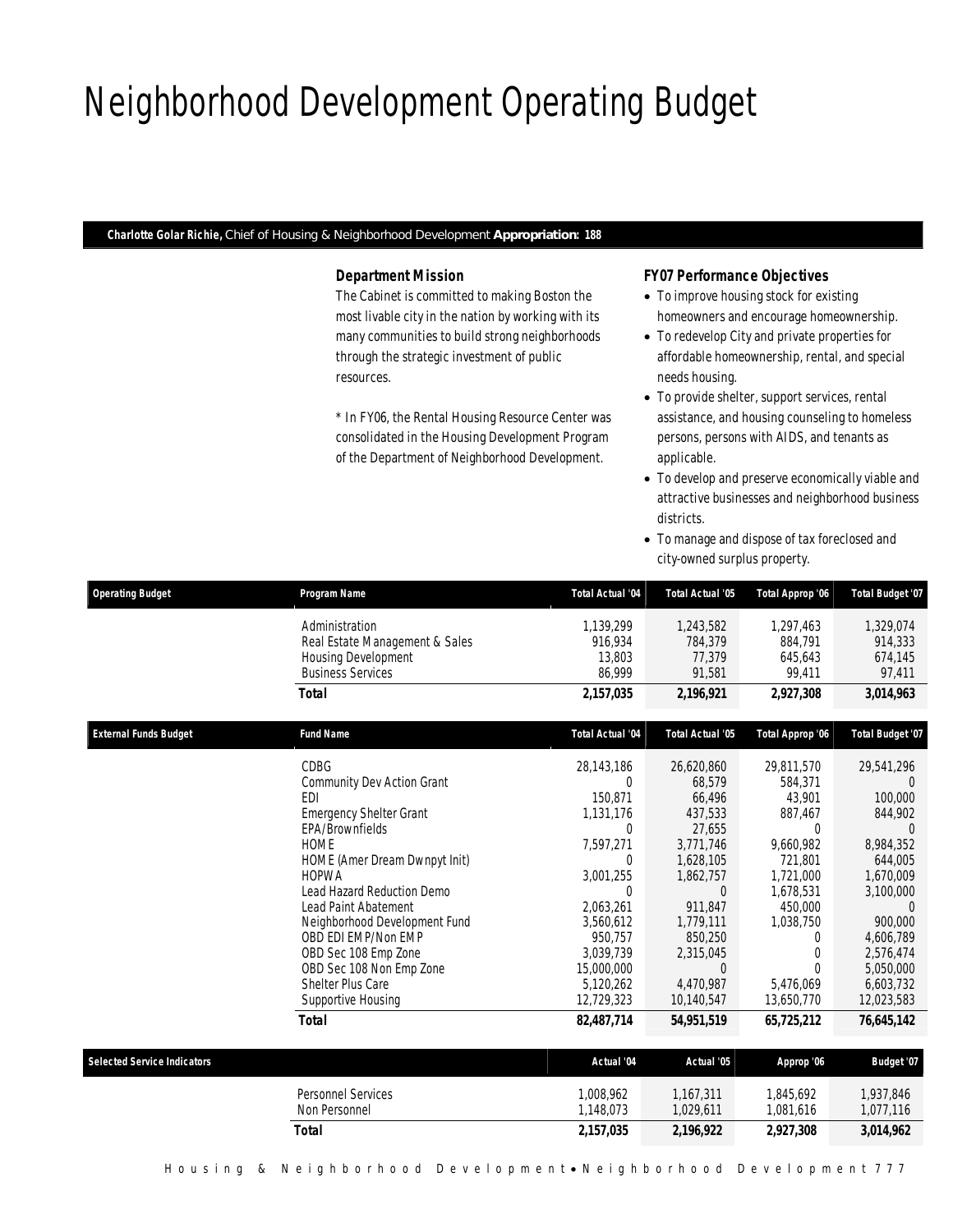## Neighborhood Development Operating Budget



## *Authorizing Statutes*

- Enabling Legislation, St. 1966, c. 642, s. 1-3.
- Sale of Certain Surplus Property, St. 1982, c. 190.
- Design Services, MGLA c. 7, s. 38A1/2.
- Public Works Construction, MGLA c. 30, s. 39M.
- Building Construction, MGLA c. 149, s. 44A-44J.
- Municipal Participation in Condominiums, MGLA c. 183 A, s. 20.
- Boston Urban Homestead Program, Ord. 1973, c. 13.
- Code Enforcement, MGLA c. 40, s. 21d; MGLA c. 270, s. 16; CBC Ord. 14, various sections.
- Transfers of Property to Boston Redevelopment Authority, St. 1943, c. 434, s. 4, as amended by St. 1961, c. 314.
- Committee on Foreclosed Real Estate; Powers, CBC Ord. 11, s. 250; St. 1943, c. 434, s. 4-5, as amended.
- MGLA c282, Acts of 1994 Ord., 1995 c.9.

## *Description of Services*

The Department provides services and assistance through a wide variety of programs that are designed to improve the current housing stock of existing homeowners, promote homeownership, develop and preserve affordable housing, foster economically viable neighborhood business districts, and dispose of City-owned tax foreclosed and surplus property in a responsible manner.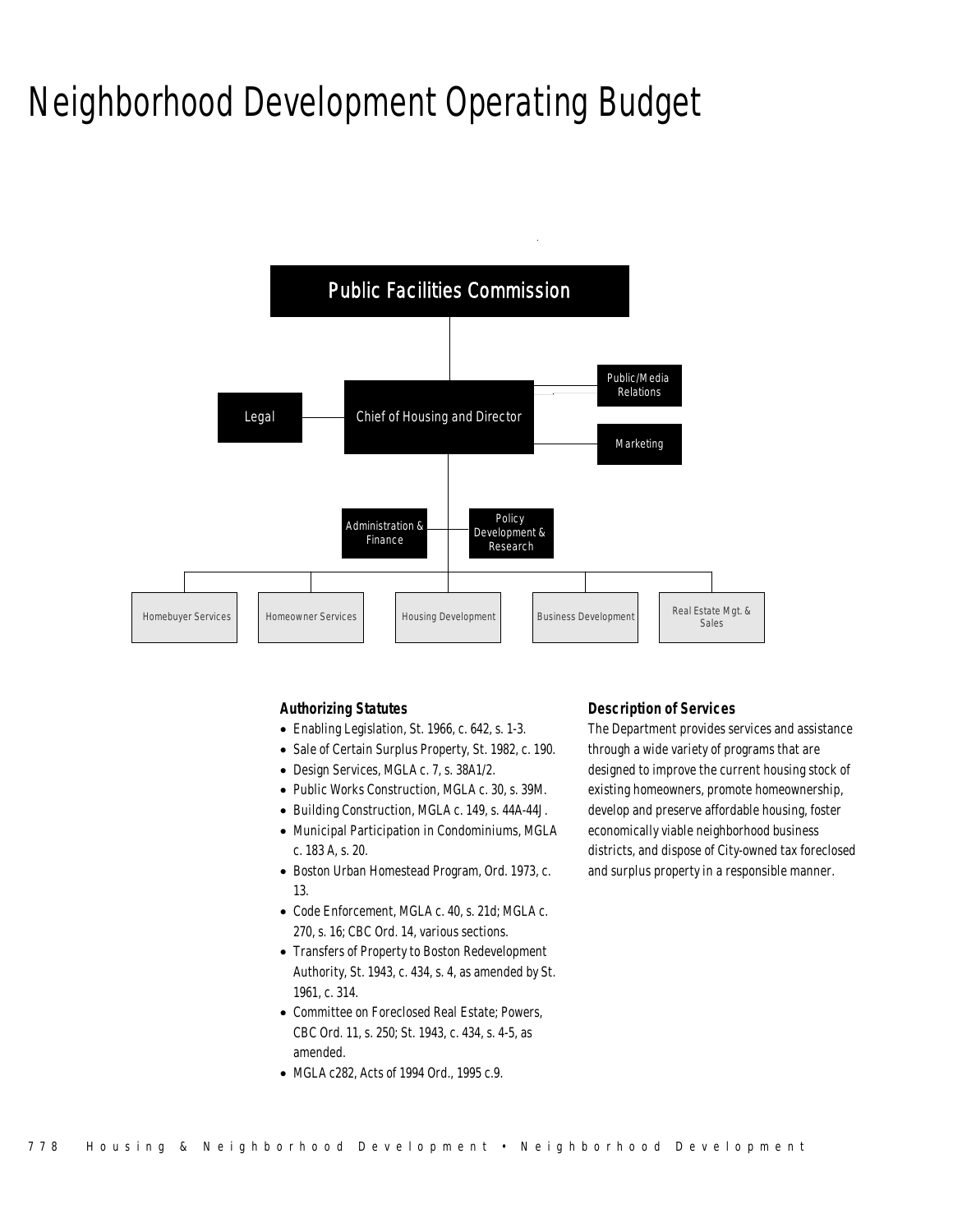# Department History

| <b>Personnel Services</b>       |                                                                                                                                                                                                                                                                                                          | FY04 Expenditure                                                                                          | FY05 Expenditure                                                                                          | FY06 Appropriation                                                                                | FY07 Adopted                                                                                         | Inc/Dec 06 vs 07                                                                                      |
|---------------------------------|----------------------------------------------------------------------------------------------------------------------------------------------------------------------------------------------------------------------------------------------------------------------------------------------------------|-----------------------------------------------------------------------------------------------------------|-----------------------------------------------------------------------------------------------------------|---------------------------------------------------------------------------------------------------|------------------------------------------------------------------------------------------------------|-------------------------------------------------------------------------------------------------------|
|                                 | 51000 Permanent Employees<br>51100 Emergency Employees<br>51200 Overtime<br>51600 Unemployment Compensation<br>51700 Workers' Compensation<br><b>Total Personnel Services</b>                                                                                                                            | 985,339<br>0<br>$\overline{0}$<br>$\Omega$<br>23,623<br>1,008,962                                         | 1,166,268<br>$\mathbf 0$<br>1,043<br>$\mathbf{0}$<br>$\mathbf{0}$<br>1,167,311                            | 1,843,193<br>$\Omega$<br>$\overline{0}$<br>0<br>2,499<br>1,845,692                                | 1,930,347<br>$\Omega$<br>$\Omega$<br>5,000<br>2,499<br>1,937,846                                     | 87,154<br>$\mathbf{0}$<br>$\overline{0}$<br>5,000<br>$\Omega$<br>92,154                               |
| <b>Contractual Services</b>     |                                                                                                                                                                                                                                                                                                          | FY04 Expenditure                                                                                          | FY05 Expenditure                                                                                          | FY06 Appropriation                                                                                | FY07 Adopted                                                                                         | Inc/Dec 06 vs 07                                                                                      |
|                                 | 52100 Communications<br>52200 Utilities<br>52300 Water & Sewer<br>52400 Snow Removal<br>52500 Garbage/Waste Removal<br>52600 Repairs Buildings & Structures<br>52700 Repairs & Service of Equipment<br>52800 Transportation of Persons<br>52900 Contracted Services<br><b>Total Contractual Services</b> | 71,551<br>49,559<br>$\Omega$<br>$\overline{0}$<br>700<br>229,692<br>77,169<br>480<br>582,870<br>1,012,021 | 39,062<br>63,920<br>$\mathbf 0$<br>$\mathbf{0}$<br>700<br>50,661<br>57,713<br>1,400<br>721,400<br>934,856 | 67,500<br>62,823<br>0<br>$\overline{0}$<br>700<br>60,678<br>43,313<br>5,680<br>742,972<br>983,666 | 66,800<br>72,415<br>$\Omega$<br>$\Omega$<br>3,700<br>97,047<br>39,342<br>9,680<br>695,801<br>984,785 | $-700$<br>9,592<br>$\Omega$<br>$\Omega$<br>3,000<br>36,369<br>$-3,971$<br>4,000<br>$-47,171$<br>1,119 |
| <b>Supplies &amp; Materials</b> |                                                                                                                                                                                                                                                                                                          | FY04 Expenditure                                                                                          | FY05 Expenditure                                                                                          | FY06 Appropriation                                                                                | FY07 Adopted                                                                                         | Inc/Dec 06 vs 07                                                                                      |
|                                 | 53000 Auto Energy Supplies<br>53200 Food Supplies<br>53400 Custodial Supplies<br>53500 Med, Dental, & Hosp Supply<br>53600 Office Supplies and Materials<br>53900 Misc Supplies & Materials<br><b>Total Supplies &amp; Materials</b>                                                                     | 2,869<br>$\Omega$<br>$\mathbf 0$<br>$\Omega$<br>18,386<br>16,770<br>38,025                                | 3,447<br>$\mathbf{0}$<br>$\mathbf 0$<br>$\mathbf{0}$<br>25,607<br>23,752<br>52,806                        | 4,000<br>0<br>$\mathbf 0$<br>$\Omega$<br>23,075<br>24,225<br>51,300                               | 2,969<br>$\Omega$<br>$\overline{0}$<br>$\Omega$<br>22,875<br>28,066<br>53,910                        | $-1,031$<br>$\mathbf{0}$<br>$\overline{0}$<br>$\theta$<br>$-200$<br>3,841<br>2,610                    |
| <b>Current Chgs &amp; Oblig</b> |                                                                                                                                                                                                                                                                                                          | FY04 Expenditure                                                                                          | FY05 Expenditure                                                                                          | FY06 Appropriation                                                                                | FY07 Adopted                                                                                         | Inc/Dec 06 vs 07                                                                                      |
|                                 | 54300 Workers' Comp Medical<br>54400 Legal Liabilities<br>54500 Aid To Veterans<br>54600 Current Charges H&I<br>54900 Other Current Charges<br>Total Current Chgs & Oblig                                                                                                                                | 6,579<br>7,000<br>0<br>$\Omega$<br>20,423<br>34,002                                                       | 273<br>10,360<br>$\mathbf{0}$<br>$\mathbf{0}$<br>18,325<br>28,958                                         | $\mathbf 0$<br>7,700<br>0<br>$\Omega$<br>31,500<br>39,200                                         | 521<br>7,700<br>0<br>$\Omega$<br>26,500<br>34,721                                                    | 521<br>$\overline{0}$<br>$\theta$<br>$\Omega$<br>$-5,000$<br>$-4,479$                                 |
| Equipment                       |                                                                                                                                                                                                                                                                                                          | FY04 Expenditure                                                                                          | FY05 Expenditure                                                                                          | FY06 Appropriation                                                                                | FY07 Adopted                                                                                         | Inc/Dec 06 vs 07                                                                                      |
|                                 | 55000 Automotive Equipment<br>55400 Lease/Purchase<br>55600 Office Furniture & Equipment<br>55900 Misc Equipment<br><b>Total Equipment</b>                                                                                                                                                               | $\mathbf 0$<br>32,691<br>0<br>31,334<br>64,025                                                            | $\boldsymbol{0}$<br>3,681<br>$\mathbf{0}$<br>9,309<br>12,990                                              | $\theta$<br>$\Omega$<br>4,000<br>3,450<br>7,450                                                   | $\mathbf 0$<br>$\theta$<br>500<br>3,200<br>3,700                                                     | 0<br>$\Omega$<br>$-3,500$<br>$-250$<br>$-3,750$                                                       |
| <b>Other</b>                    |                                                                                                                                                                                                                                                                                                          | FY04 Expenditure                                                                                          | FY05 Expenditure                                                                                          | FY06 Appropriation                                                                                | FY07 Adopted                                                                                         | Inc/Dec 06 vs 07                                                                                      |
|                                 | 56200 Special Appropriation<br>57200 Structures & Improvements<br>58000 Land & Non-Structure<br><b>Total Other</b>                                                                                                                                                                                       | 0<br>0<br>0<br>0                                                                                          | $\boldsymbol{0}$<br>$\mathbf 0$<br>$\mathbf 0$<br>0                                                       | $\boldsymbol{0}$<br>0<br>0<br>0                                                                   | 0<br>0<br>0<br>0                                                                                     | 0<br>$\theta$<br>0<br>0                                                                               |
|                                 | <b>Grand Total</b>                                                                                                                                                                                                                                                                                       | 2,157,035                                                                                                 | 2,196,921                                                                                                 | 2,927,308                                                                                         | 3,014,962                                                                                            | 87,654                                                                                                |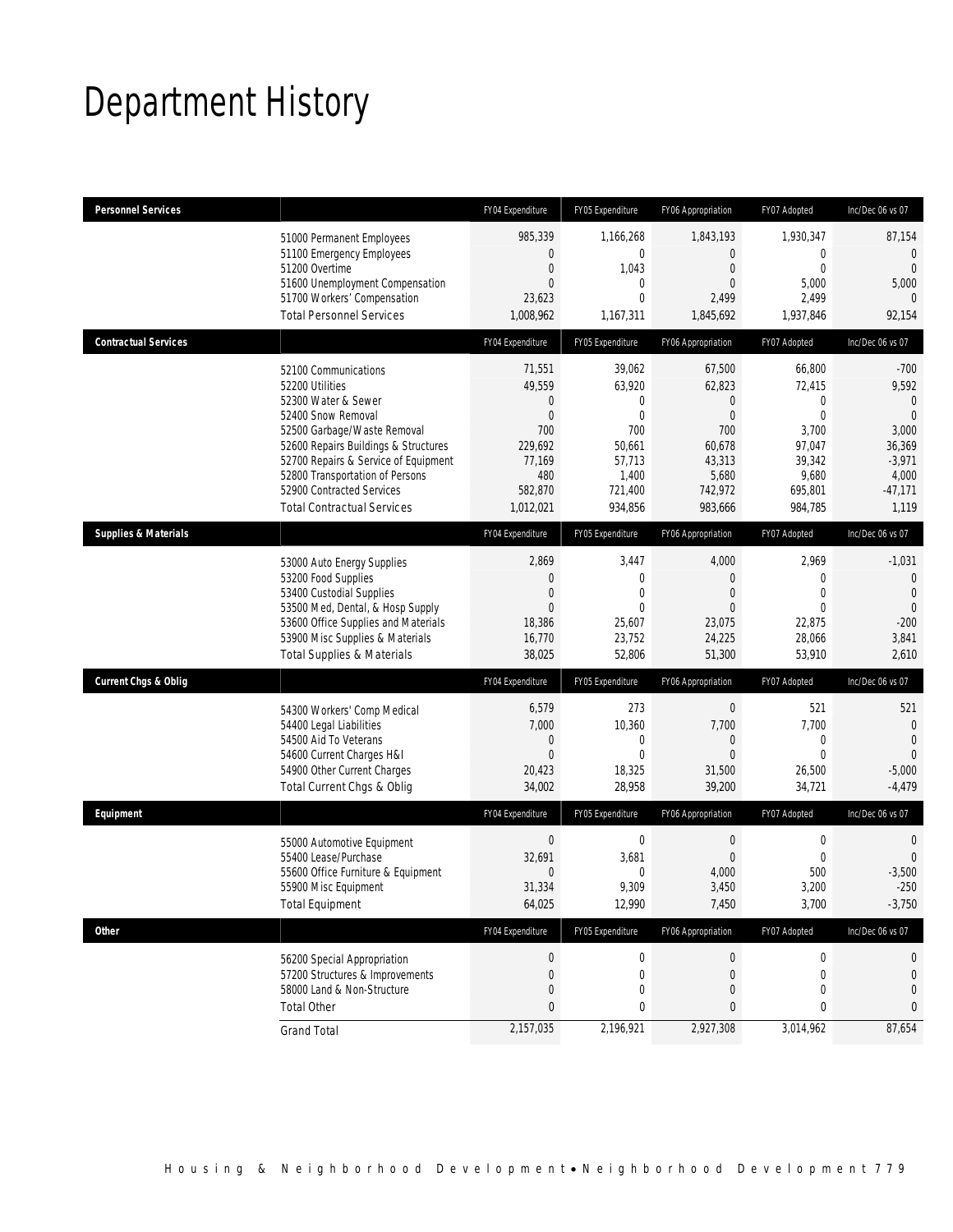## Department Personnel

| Title                              | Union<br>Code   | Grade | Position       | FY07 Salary | Title                             | Union<br>Code   | Grade | Position       | FY07 Salary  |
|------------------------------------|-----------------|-------|----------------|-------------|-----------------------------------|-----------------|-------|----------------|--------------|
|                                    |                 |       |                |             |                                   |                 |       |                |              |
| Director                           | CDH             |       |                | 118,244     | Clearinghouse & Inventory Manager | SU <sub>2</sub> | 22    |                | 61,224       |
| <b>Assistant Deputy Director</b>   | EXM             | 27    | 1              | 88,334      | Property Manager                  | SU <sub>2</sub> | 22    | 3              | 192,937      |
| Deputy Director                    | <b>EXM</b>      | 29    | 1              | 88,334      | Admin Services Manager            | SU <sub>2</sub> | 21    | $\mathbf{1}$   | 60,638       |
| Director of Marketing              | EXM             | 28    | 1              | 86,332      | Records Manager                   | SU <sub>2</sub> | 21    | 1              | 60,638       |
| Director of Operations             | <b>EXM</b>      | 29    | 1              | 100,354     | Sen Budget Analyst                | SU <sub>2</sub> | 21    | $\mathbf{1}$   | 60,638       |
| Director of Public/Media Relations | EXM             | 28    | 1              | 88,334      | Procurement Officer               | SU <sub>2</sub> | 20    | $\mathbf{1}$   | 56,093       |
| <b>Assistant Director</b>          | EXM             | 26    | $\overline{4}$ | 326,677     | Senior Account Specialist         | SU <sub>2</sub> | 20    | $\mathbf{1}$   | 56,093       |
| Senior Staff Attorney              | <b>EXM</b>      | 26    | 1              | 81,669      | MIS Operations Specialist         | SU <sub>2</sub> | 19    | $\mathbf{1}$   | 51,892       |
| <b>Executive Assistant</b>         | <b>EXM</b>      | 25    | 1              | 61,257      | Program Assistant                 | SU <sub>2</sub> | 19    | $\overline{2}$ | 103,784      |
| Special Assistant                  | <b>EXM</b>      | 25    | 1              | 75,507      | Records/Admin Services Analyst    | SU <sub>2</sub> | 19    | $\mathbf{1}$   | 51,892       |
| Neighborhood Liaison               | <b>EXM</b>      | 23    | 1              | 62,061      | Senior Accounts Payable Spec      | SU <sub>2</sub> | 19    | $\mathbf{1}$   | 51,892       |
| Senior Admin Assistant             | <b>EXM</b>      | 23    | $\mathbf{1}$   | 64,544      | <b>Admin Services Clerk</b>       | SU <sub>2</sub> | 17    | $\mathbf{1}$   | 43,379       |
| <b>Communications Specialist</b>   | EXM             | 22    | 1              | 59,675      | Payroll Officer                   | SU <sub>2</sub> | 17    | $\mathbf{1}$   | 51,892       |
| Personnel Assistant                | <b>EXM</b>      | 22    | 1              | 59,675      | Senior Hearing Officer            | SU <sub>4</sub> | 16    | $\mathbf{1}$   | 55,106       |
| Special Asst                       | <b>EXM</b>      | 21    | 1              | 46,551      | Admin Assistant                   | SU4             | 15    | $\mathbf{1}$   | 50,949       |
| Legal Assistant                    | <b>EXM</b>      | 20    | 1              | 51,011      | <b>Client Services Specialist</b> | SU <sub>4</sub> | 10    | $\mathbf{1}$   | 37,228       |
| <b>Board Member</b>                | EXO             |       | 3              | 2,346       | Deputy Administrator              | MY <sub>0</sub> | 9     | $\mathbf{1}$   | 69,636       |
| Special Assistant                  | <b>MYN</b>      |       | 1              | 97,878      | Principal Admin Asst              | SE <sub>1</sub> | 9     | $\mathbf{1}$   | 83,941       |
| Senior Project Manager             | SU <sub>2</sub> | 24    | $\mathbf{1}$   | 70,866      | Data Processing System Analyst    | SE <sub>1</sub> | 6     | $\mathbf{1}$   | 65,044       |
| Senior Programmer                  | SU <sub>2</sub> | 23    | 1              | 70,866      | Legal Counsel                     | SE <sub>1</sub> | 6     | $\mathbf{1}$   | 65,044       |
| <b>Accounting Manager</b>          | SU <sub>2</sub> | 22    | 1              | 65,552      | Records Manager                   | SE1             | 5     | $\mathbf{1}$   | 59,675       |
| <b>Budget Manager</b>              | SU <sub>2</sub> | 22    | 1              | 65,552      | Admin Assistant                   | SE <sub>1</sub> | 4     | 1              | 54,306       |
|                                    |                 |       |                |             | <b>Total</b>                      |                 |       | 52             | 3,275,540    |
|                                    |                 |       |                |             | <b>Adjustments</b>                |                 |       |                |              |
|                                    |                 |       |                |             | Differential Payments             |                 |       |                | 2,555        |
|                                    |                 |       |                |             | Other                             |                 |       |                | 24,605       |
|                                    |                 |       |                |             | Chargebacks                       |                 |       |                | $-1,372,353$ |
|                                    |                 |       |                |             | Salary Savings                    |                 |       |                | 0            |
|                                    |                 |       |                |             | <b>FY07 Total Request</b>         |                 |       |                | 1.930.347    |

*FY07 Total Request 1,930,347*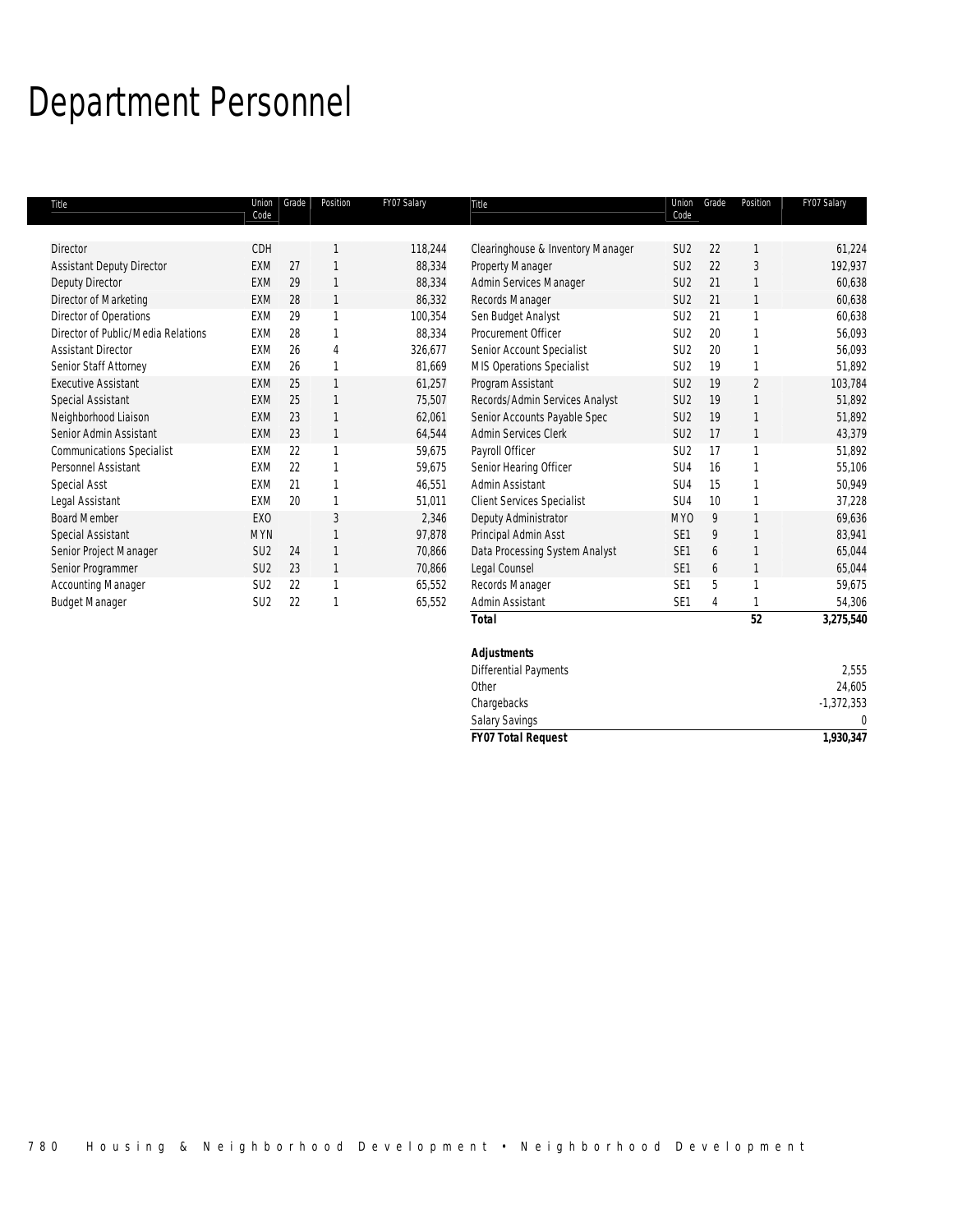## External Funds History

| <b>Personnel Services</b>       |                                                                                                                                                                                                                                                                                                            | FY04 Expenditure                                                                                                                                 | FY05 Expenditure                                                                                                                   | FY06 Appropriation                                                                                                                     | FY07 Adopted                                                                                                         | Inc/Dec 06 vs 07                                                                                                                                     |
|---------------------------------|------------------------------------------------------------------------------------------------------------------------------------------------------------------------------------------------------------------------------------------------------------------------------------------------------------|--------------------------------------------------------------------------------------------------------------------------------------------------|------------------------------------------------------------------------------------------------------------------------------------|----------------------------------------------------------------------------------------------------------------------------------------|----------------------------------------------------------------------------------------------------------------------|------------------------------------------------------------------------------------------------------------------------------------------------------|
|                                 | 51000 Permanent Employees<br>51100 Emergency Employees<br>51200 Overtime<br>51300 Part Time Employees<br>51400 Health Insurance<br>51500 Pension & Annunity<br>51600 Unemployment Compensation<br>51700 Workers' Compensation<br>51800 Indirect Costs<br>51900 Medicare<br><b>Total Personnel Services</b> | 9,600,211<br>$\mathbf{0}$<br>$\overline{0}$<br>$\overline{0}$<br>778.496<br>720,184<br>41,890<br>$\mathbf{0}$<br>295,222<br>88,158<br>11,524,161 | 10,610,755<br>$\mathbf{0}$<br>1,373<br>$\mathbf{0}$<br>912,314<br>625,429<br>8,512<br>$\mathbf 0$<br>5,413<br>99,047<br>12,262,842 | 10,888,101<br>$\overline{0}$<br>$\Omega$<br>$\Omega$<br>1.211.295<br>914,183<br>42,000<br>$\Omega$<br>293.366<br>159,982<br>13,508,927 | 11,312,834<br>0<br>$\theta$<br>$\theta$<br>1,181,553<br>1,303,869<br>42,000<br>0<br>276,908<br>142,916<br>14,260,080 | 424,733<br>$\mathbf{0}$<br>$\overline{0}$<br>$\Omega$<br>$-29,742$<br>389,686<br>$\mathbf{0}$<br>$\overline{0}$<br>$-16,458$<br>$-17,066$<br>751,153 |
| <b>Contractual Services</b>     |                                                                                                                                                                                                                                                                                                            | FY04 Expenditure                                                                                                                                 | FY05 Expenditure                                                                                                                   | FY06 Appropriation                                                                                                                     | FY07 Adopted                                                                                                         | Inc/Dec 06 vs 07                                                                                                                                     |
|                                 | 52100 Communications<br>52200 Utilities<br>52300 Water & Sewer<br>52400 Snow Removal<br>52500 Garbage/Waste Removal<br>52600 Repairs Buildings & Structures<br>52700 Repairs & Service of Equipment<br>52800 Transportation of Persons<br>52900 Contracted Services<br><b>Total Contractual Services</b>   | 82,398<br>49,757<br>$\mathbf 0$<br>3,150<br>3,520<br>73,613<br>24,952<br>4,684<br>70,379,237<br>70,621,311                                       | 120,744<br>61,397<br>0<br>$\mathbf{0}$<br>655<br>6,036<br>54,749<br>12,904<br>42,206,429<br>42,462,914                             | 105,066<br>79,831<br>$\overline{0}$<br>$\overline{0}$<br>780<br>165,000<br>89,340<br>4,500<br>51,291,336<br>51,735,853                 | 107,026<br>88,331<br>0<br>$\mathbf 0$<br>780<br>103,000<br>92,190<br>11,500<br>61,582,304<br>61,985,131              | 1,960<br>8,500<br>$\theta$<br>$\overline{0}$<br>$\overline{0}$<br>$-62,000$<br>2,850<br>7,000<br>10,290,968<br>10,249,278                            |
| <b>Supplies &amp; Materials</b> |                                                                                                                                                                                                                                                                                                            | FY04 Expenditure                                                                                                                                 | FY05 Expenditure                                                                                                                   | FY06 Appropriation                                                                                                                     | FY07 Adopted                                                                                                         | Inc/Dec 06 vs 07                                                                                                                                     |
|                                 | 53000 Auto Energy Supplies<br>53200 Food Supplies<br>53400 Custodial Supplies<br>53500 Med, Dental, & Hosp Supply<br>53600 Office Supplies and Materials<br>53900 Misc Supplies & Materials<br><b>Total Supplies &amp; Materials</b>                                                                       | 1,478<br>405<br>570<br>$\mathbf{0}$<br>62,489<br>48,746<br>113,688                                                                               | 1,939<br>476<br>$\mathbf 0$<br>$\mathbf{0}$<br>37,701<br>69,222<br>109,337                                                         | 2,000<br>4,000<br>1,000<br>$\overline{0}$<br>84,800<br>98,924<br>190,724                                                               | 5,763<br>4,000<br>1,000<br>$\mathbf 0$<br>84,400<br>62,329<br>157,492                                                | 3,763<br>$\mathbf{0}$<br>$\mathbf{0}$<br>$\overline{0}$<br>$-400$<br>$-36,595$<br>$-33,232$                                                          |
| <b>Current Chgs &amp; Oblig</b> |                                                                                                                                                                                                                                                                                                            | FY04 Expenditure                                                                                                                                 | FY05 Expenditure                                                                                                                   | FY06 Appropriation                                                                                                                     | FY07 Adopted                                                                                                         | Inc/Dec 06 vs 07                                                                                                                                     |
|                                 | 54300 Workers' Comp Medical<br>54400 Legal Liabilities<br>54600 Current Charges H&I<br>54900 Other Current Charges<br>Total Current Chgs & Oblig                                                                                                                                                           | $\mathbf 0$<br>$\mathbf{0}$<br>$\mathbf{0}$<br>42,250<br>42,250                                                                                  | 4,429<br>$\mathbf{0}$<br>$\mathbf{0}$<br>39,973<br>44,402                                                                          | $\boldsymbol{0}$<br>$\mathbf{0}$<br>$\mathbf{0}$<br>193,390<br>193,390                                                                 | $\mathbf 0$<br>$\mathbf 0$<br>$\theta$<br>186,565<br>186,565                                                         | $\mathbf 0$<br>$\overline{0}$<br>$\Omega$<br>$-6,825$<br>$-6,825$                                                                                    |
| Equipment                       |                                                                                                                                                                                                                                                                                                            | FY04 Expenditure                                                                                                                                 | FY05 Expenditure                                                                                                                   | FY06 Appropriation                                                                                                                     | FY07 Adopted                                                                                                         | Inc/Dec 06 vs 07                                                                                                                                     |
|                                 | 55000 Automotive Equipment<br>55400 Lease/Purchase<br>55600 Office Furniture & Equipment<br>55900 Misc Equipment<br><b>Total Equipment</b>                                                                                                                                                                 | 28,344<br>$\mathbf{0}$<br>4,948<br>31,855<br>65,147                                                                                              | 28,800<br>7,474<br>345<br>35,405<br>72,024                                                                                         | 14,598<br>$\overline{0}$<br>$\overline{0}$<br>81,720<br>96,318                                                                         | $\boldsymbol{0}$<br>$\mathbf 0$<br>5,074<br>50,800<br>55,874                                                         | $-14,598$<br>$\theta$<br>5,074<br>$-30,920$<br>$-40,444$                                                                                             |
| <b>Other</b>                    |                                                                                                                                                                                                                                                                                                            | FY04 Expenditure                                                                                                                                 | FY05 Expenditure                                                                                                                   | FY06 Appropriation                                                                                                                     | FY07 Adopted                                                                                                         | Inc/Dec 06 vs 07                                                                                                                                     |
|                                 | 56200 Special Appropriation<br>57200 Structures & Improvements<br>58000 Land & Non-Structure<br><b>Total Other</b>                                                                                                                                                                                         | 121,157<br>$\boldsymbol{0}$<br>$\mathbf 0$<br>121,157                                                                                            | $\boldsymbol{0}$<br>$\mathbf 0$<br>$\mathbf 0$<br>0                                                                                | $\boldsymbol{0}$<br>$\boldsymbol{0}$<br>$\boldsymbol{0}$<br>$\mathbf{0}$                                                               | 0<br>$\boldsymbol{0}$<br>$\boldsymbol{0}$<br>0                                                                       | 0<br>$\mathbf{0}$<br>$\overline{0}$<br>$\mathbf{0}$                                                                                                  |
|                                 | <b>Grand Total</b>                                                                                                                                                                                                                                                                                         | 82,487,714                                                                                                                                       | 54,951,519                                                                                                                         | 65,725,212                                                                                                                             | 76,645,142                                                                                                           | 10,919,930                                                                                                                                           |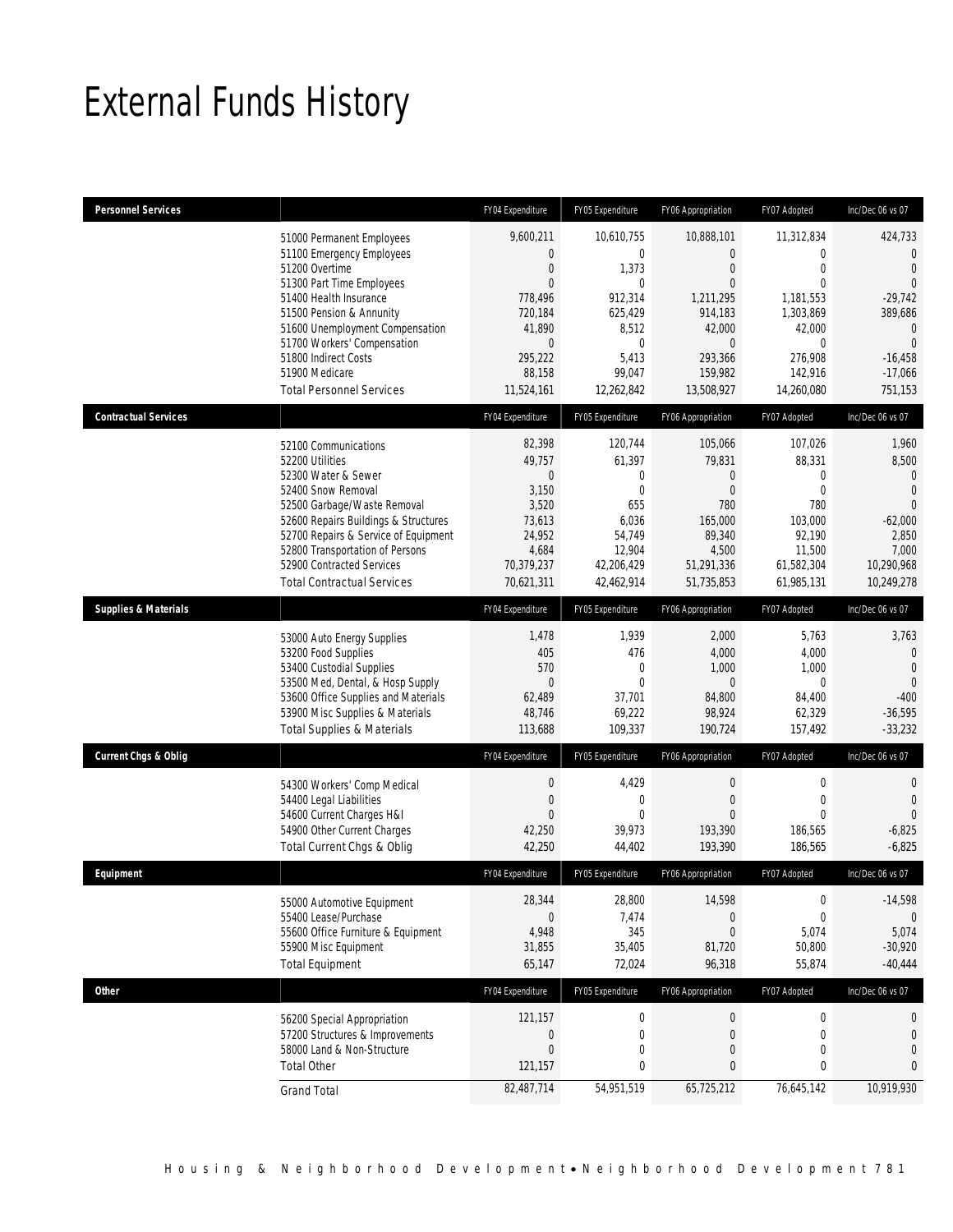## External Funds Personnel

| Title                              | Code            | Union Grade | Position       | FY07 Salary | Title                             | Union<br>Code   | Grade | Position       | FY07 Salary  |
|------------------------------------|-----------------|-------------|----------------|-------------|-----------------------------------|-----------------|-------|----------------|--------------|
|                                    |                 |             |                |             |                                   |                 |       |                |              |
| Deputy Director                    | <b>EXM</b>      | 29          | $\overline{1}$ | 644,170     | Boston Home Center Manager        | SU <sub>2</sub> | 22    | 1              | 65,552       |
| Director of Legal Unit             | <b>EXM</b>      | 28          | $\mathbf{1}$   | 90,386      | Finance Manager                   | SU <sub>2</sub> | 22    | $\mathbf{1}$   | 55,151       |
| Policy Advisor                     | <b>EXM</b>      | 28          | $\mathbf{1}$   | 91,567      | Housing Development Officer       | SU <sub>2</sub> | 22    | 13             | 727,772      |
| Program Director                   | <b>EXM</b>      | 28          | $\mathbf{1}$   | 95,541      | Neigh Business Manager            | SU <sub>2</sub> | 22    | $\overline{7}$ | 417,189      |
| <b>Assistant Director</b>          | EXM             | 26          | 9              | 692,409     | Network Administrator             | SU <sub>2</sub> | 22    | $\mathbf{1}$   | 65,552       |
| Controller                         | <b>EXM</b>      | 27          | $\mathbf{1}$   | 81,669      | Project Manager                   | SU <sub>2</sub> | 22    | $\mathbf{1}$   | 65,552       |
| <b>Assistant Director</b>          | EXM             | 25          | $\mathbf{1}$   | 81,669      | Property Manager                  | SU <sub>2</sub> | 22    | $\mathbf{1}$   | 65,552       |
| <b>Executive Assistant</b>         | <b>EXM</b>      | 25          | $\mathbf{1}$   | 53,050      | Senior Compliance Officer         | SU <sub>2</sub> | 22    | $\mathbf{1}$   | 65,552       |
| <b>Operations Manager</b>          | <b>EXM</b>      | 25          | 5              | 361,608     | Sr Finance Analyst                | SU <sub>2</sub> | 22    | $\mathbf{1}$   | 65,552       |
| Director of Marketing OBD          | <b>EXM</b>      | 24          | $\mathbf{1}$   | 49,049      | Sr Landscape Architect            | SU <sub>2</sub> | 22    | $\mathbf{1}$   | 65,552       |
| Sr Communications Specialist       | <b>EXM</b>      | 24          | $\overline{2}$ | 118,859     | Sr Research & Development Anl     | SU <sub>2</sub> | 22    | $\overline{2}$ | 111,316      |
| <b>Spec Asst Director</b>          | <b>EXM</b>      | 23          | $\mathbf{1}$   | 64,544      | Accountant                        | SU <sub>2</sub> | 21    | $\mathbf{1}$   | 50,322       |
| <b>Communication Specialist</b>    | EXM             | 22          | $\overline{2}$ | 105,769     | Architect                         | SU <sub>2</sub> | 21    | 5              | 265,139      |
| Special Assistant                  | EXM             | 22          | $\mathbf{1}$   | 59,675      | Compliance Officer                | SU <sub>2</sub> | 21    | $\mathbf{1}$   | 60,638       |
| Special Asst                       | EXM             | 21          | $\mathbf{1}$   | 48,098      | <b>Construction Specialist II</b> | SU <sub>2</sub> | 21    | $\mathbf{1}$   | 60,638       |
| Administrative Assistant           | <b>EXM</b>      | 19          | $\overline{4}$ | 173,804     | Graphic Designer                  | SU <sub>2</sub> | 21    | $\mathbf{1}$   | 46,833       |
| Legal Secretary                    | <b>EXM</b>      | 18          | $\mathbf{1}$   | 43,603      | Mapping Systems Specialist        | SU <sub>2</sub> | 21    | $\mathbf{1}$   | 60,638       |
| <b>Operations Specialist</b>       | SU <sub>2</sub> | 26          | $\mathbf{1}$   | 89,563      | Program Manager                   | SU <sub>2</sub> | 21    | 11             | 571,269      |
| <b>Chief Architect</b>             | SU <sub>2</sub> | 24          | $\mathbf{1}$   | 75,495      | Project Manager                   | SU <sub>2</sub> | 21    | 14             | 756,191      |
| Senior Project Manager             | SU <sub>2</sub> | 24          | 9              | 649,298     | Compliance Monitor                | SU <sub>2</sub> | 20    | $\mathbf{1}$   | 44,068       |
| Sr Housing Development Officer     | SU <sub>2</sub> | 24          | 5              | 354,801     | Computer Specialist               | SU <sub>2</sub> | 20    | $\overline{2}$ | 94,536       |
| Sr Neigh Bus Mgr                   | SU <sub>2</sub> | 24          | $\mathbf{1}$   | 76,616      | <b>Construction Specialist I</b>  | SU <sub>2</sub> | 20    | 12             | 633,380      |
| Const & Design Mgr DND             | SU <sub>2</sub> | 23          | $\mathbf{1}$   | 63,886      | Procurement Officer               | SU <sub>2</sub> | 20    | $\mathbf{1}$   | 55,454       |
| <b>Construction Manager</b>        | SU <sub>2</sub> | 23          | $\overline{2}$ | 120,373     | Program Asst (Multi-Lingual)      | SU <sub>2</sub> | 20    | $\overline{2}$ | 97,404       |
| Design Services Manager            | SU <sub>2</sub> | 23          | $\mathbf{1}$   | 68,273      | <b>Financial Analyst</b>          | SU <sub>2</sub> | 19    | $\overline{2}$ | 99,339       |
| Manager of Compliance              | SU <sub>2</sub> | 23          | $\mathbf{1}$   | 70,866      | Loan Monitor                      | SU <sub>2</sub> | 19    | $\sqrt{3}$     | 155,676      |
| Manager of Mapping & Data Services | SU <sub>2</sub> | 23          | $\mathbf{1}$   | 70,866      | Program Assistant                 | SU <sub>2</sub> | 19    | 15             | 734,601      |
| Manager of Research & Dev          | SU <sub>2</sub> | 23          | $\mathbf{1}$   | 70,866      | <b>Administrative Assistant</b>   | MY <sub>0</sub> | 18    | $\mathbf{1}$   | 32,094       |
| Sr Business Manager                | SU <sub>2</sub> | 23          | $\mathbf{1}$   | 70,866      | Administrative Assistant          | SU <sub>2</sub> | 18    | $\mathbf{1}$   | 48,007       |
| Sr Program Manager                 | SU <sub>2</sub> | 23          | $\overline{7}$ | 436,171     | Sr Admin Serv Clk                 | SU <sub>2</sub> | 18    | $\mathbf{1}$   | 48,007       |
| Sr Research & Sys Dev Spec         | SU <sub>2</sub> | 23          | $\mathbf{1}$   | 70,866      | Secretary                         | SU <sub>2</sub> | 17    | $\overline{1}$ | 228,873      |
|                                    |                 |             |                |             | <b>Total</b>                      |                 |       | 186            | 11,057,675   |
|                                    |                 |             |                |             | <b>Adjustments</b>                |                 |       |                |              |
|                                    |                 |             |                |             | Differential Payments             |                 |       |                | $\mathbf{0}$ |

Other 65,800 Chargebacks 1,431,499 Salary Savings -1,242,140

*FY07 Total Request 11,312,834*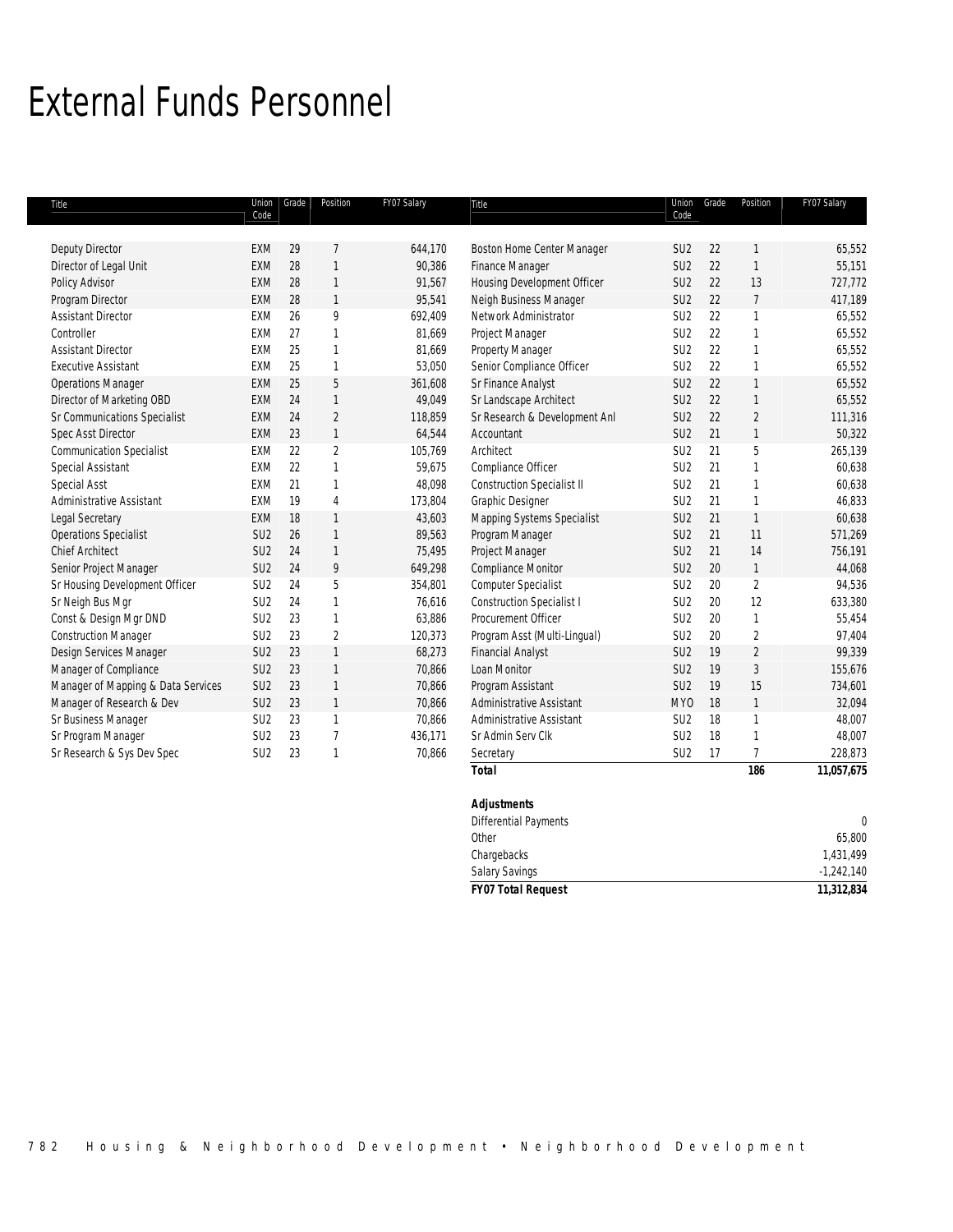## Program 1. Administration

## *Robert Cahill, Manager Organization: 188100*

### *Program Description*

The Administration Program enforces Department policies and procedures and provides support services to all Neighborhood Development programs to ensure the effective completion of departmental goals in compliance with City, State and Federal laws and regulations.

## *Program Objectives*

• To provide administrative and human services support to all department programs.

| <b>Selected Service Indicators</b> |                    | Actual '04 | Actual '05 | Approp '06 | Budget '07 |
|------------------------------------|--------------------|------------|------------|------------|------------|
|                                    | Quota              | 33         | 33         | JJ         | 22<br>JJ.  |
|                                    | Personnel Services | 721.783    | 825,208    | 913.544    | 960.655    |
|                                    | Non Personnel      | 417.517    | 418,374    | 383.919    | 368.419    |
|                                    | Total              | 1,139,299  | 1,243,582  | 1,297,463  | 1,329,074  |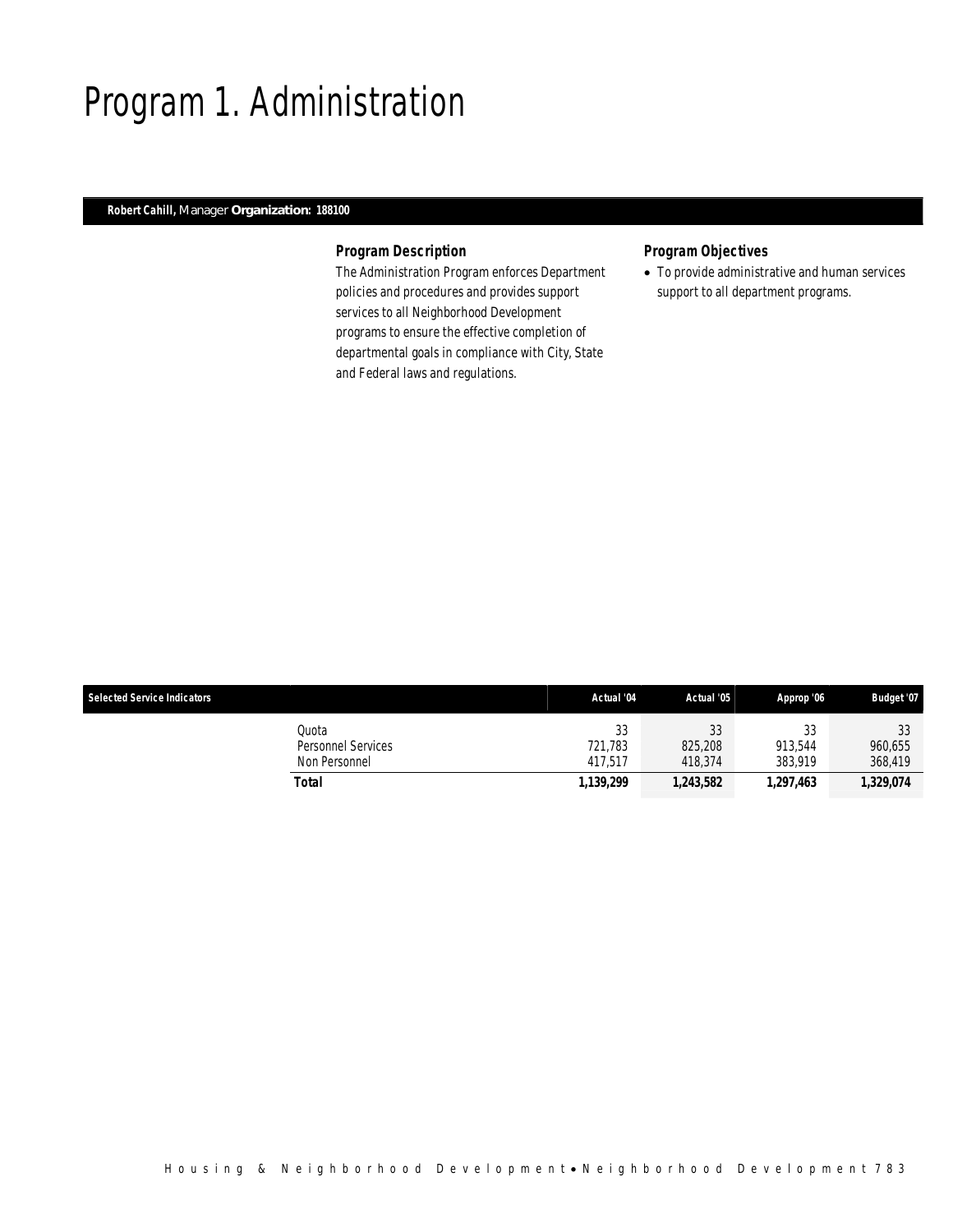## Program 2. Real Estate Management & Sales

### *Barbara Salfity, Manager Organization: 188200*

### *Program Description*

The Real Estate Management & Sales Program works to manage disposal of foreclosed land parcels and foreclosed buildings as quickly as possible, and in a manner that generates revenue for the City and provides benefits to the community.

## *Program Objectives*

• To manage and dispose of tax foreclosed and city-owned surplus property.

| <b>Program Outcomes</b>            |                                                                                                                      | Actual '04         | Actual '05          | Projected '06      | <b>PLOS '07</b>    |
|------------------------------------|----------------------------------------------------------------------------------------------------------------------|--------------------|---------------------|--------------------|--------------------|
|                                    | City-owned land parcels sold<br>City-owned buildings sold<br>City-owned land parcels transferred to city<br>agencies | 103<br>52          | 55<br>$\gamma$<br>∠ | 69<br>4<br>4       | 122<br>14<br>6     |
| <b>Selected Service Indicators</b> |                                                                                                                      | Actual '04         | Actual '05          | Approp '06         | Budget '07         |
|                                    | Quota<br>Personnel Services<br>Non Personnel                                                                         | 234,110<br>682,824 | 206,555<br>577,824  | 254,094<br>630,697 | 270,136<br>644,197 |
|                                    | <b>Total</b>                                                                                                         | 916,934            | 784,379             | 884,791            | 914,333            |
|                                    | Vacant city-owned parcels cleaned, fenced and<br>maintained<br>City-owned hazardous land parcels abated              | 1,656<br>41        | 1,800<br>46         | 1,815<br>40        | 1,700<br>68        |
|                                    | Occupied and vacant city-owned buildings<br>repaired/preserved                                                       | 43                 | 44                  | 62                 | 40                 |
|                                    | Hazardous buildings demolished                                                                                       | 2                  | $\overline{2}$      | $\overline{2}$     | $\overline{2}$     |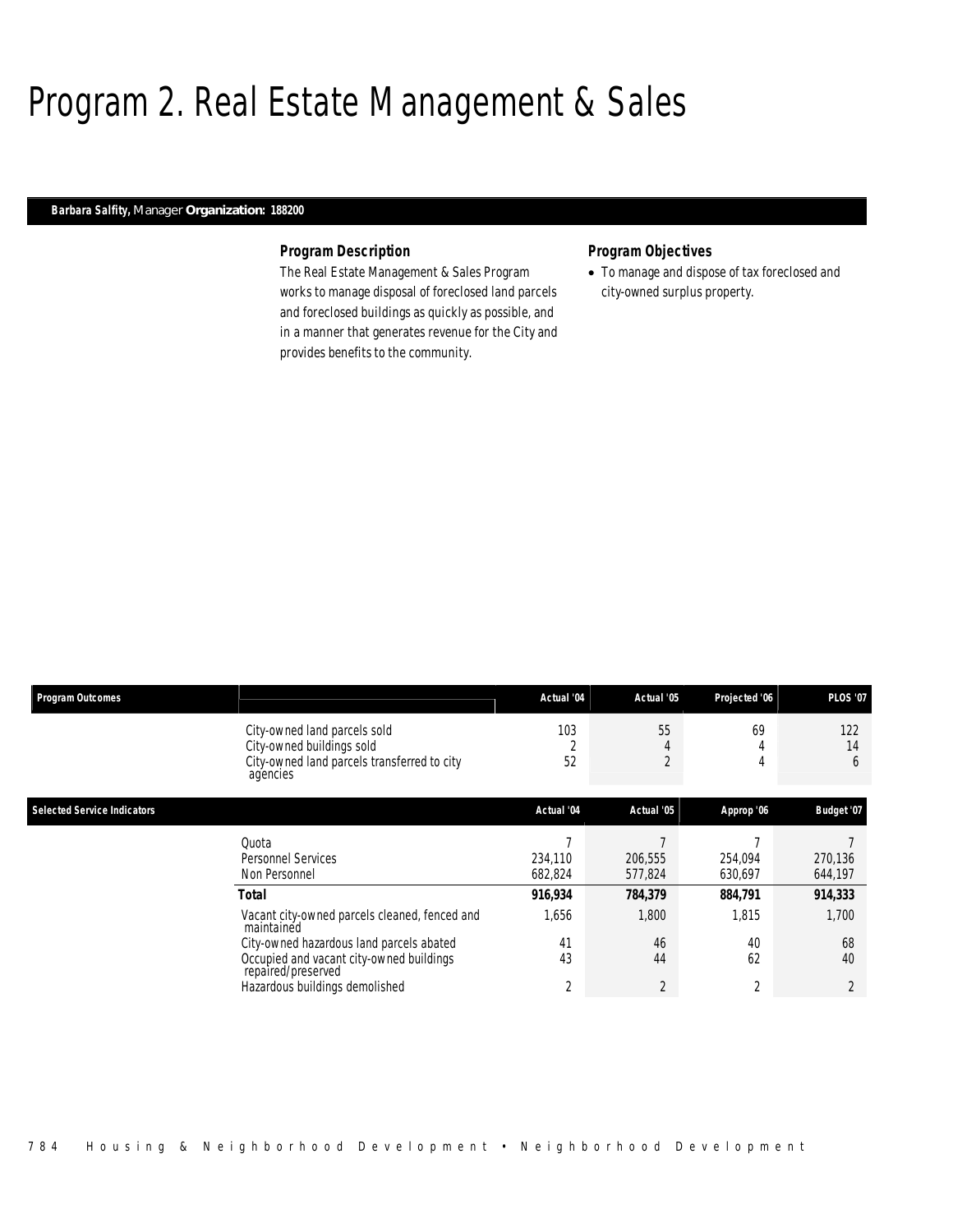## Program 3. Housing Development

## *Sheila Dillon, Manager Organization: 188300*

## *Program Description*

The mission of this program is to strengthen Boston neighborhoods by working with community groups to improve the economic, housing and physical environment of the neighborhoods. This is accomplished through increasing homeownership and housing investment, strengthening neighborhood real estate markets and improving neighborhood confidence. This program will emphasize homeownership development, affordable rental housing production, elderly housing and streamlining the funding process through the use of competitive funding rounds. There continues to be a need for the City to direct federal and City resources toward the development of affordable housing.\* In FY06, the Rental Housing Resource Center was consolidated in the Housing Development Program of the Department of Neighborhood Development.

## *Program Objectives*

- To monitor the Housing Counseling Program, including direct referrals and followup with an emphasis on housing search and eviction prevention.
- To efficiently and fairly regulate those activities which fall under the jurisdiction of the agency.
- To resolve housing disputes through mediation and other avenues which minimize adverse impacts to either party.
- To assist eligible tenants in applying for section 8 and Safety Net Subsidies and other government affordable housing programs.
- To serve as a resource for both landlords and tenants so that both understand their rights and responsibilities.
- To improve housing stock for existing homeowners and encourage homeownership.
- To redevelop City and private properties for affordable homeownership, rental, and special needs housing.
- To provide shelter, support services, rental assistance, and housing counseling to homeless persons, persons with AIDS, and tenants as applicable.

| Program Outcomes |                                                                                                                    | Actual '04 | Actual '05 | Projected '06 | <b>PLOS '07</b> |
|------------------|--------------------------------------------------------------------------------------------------------------------|------------|------------|---------------|-----------------|
|                  | Homebuyer/homeowner courses<br>New homebuyers provided with financial<br>assistance                                | 140        | 142<br>163 | 132<br>218    | 142<br>222      |
|                  | Persons with AIDS provided with permanent<br>housing and support services                                          | 315        | 248        | 234           | 199             |
|                  | Homeless households provided with permanent<br>housing and support services                                        | 468        | 462        | 508           | 500             |
|                  | Persons with AIDS receiving housing counseling<br>and placement services                                           | 700        | 540        | 339           | 350             |
|                  | Homeless individuals and families provided with<br>transitional housing and support services                       | 300        | 600        | 704           | 700             |
|                  | Organizations receiving grants for emergency<br>shelter                                                            | 29         | 34         | 30            | 38              |
|                  | Organizations receiving grants to provide<br>housing and support services to homeless<br>individuals and families. | 54         | 55         | 55            | 55              |
|                  | Tenant applications for subsidies processed                                                                        | 30         | 5          | 8             | 100             |
|                  | Disputes settled through mediation                                                                                 | 98         | 92         | 150           | 150             |
|                  | Removal permit case inspections                                                                                    | 24         | 23         | 15            | 18              |
|                  | Eviction cases reviewed                                                                                            | 5,435      | 6,150      | 3,325         | 4,708           |
|                  | Housing counseling referrals                                                                                       | 742        | 611        | 497           | 600             |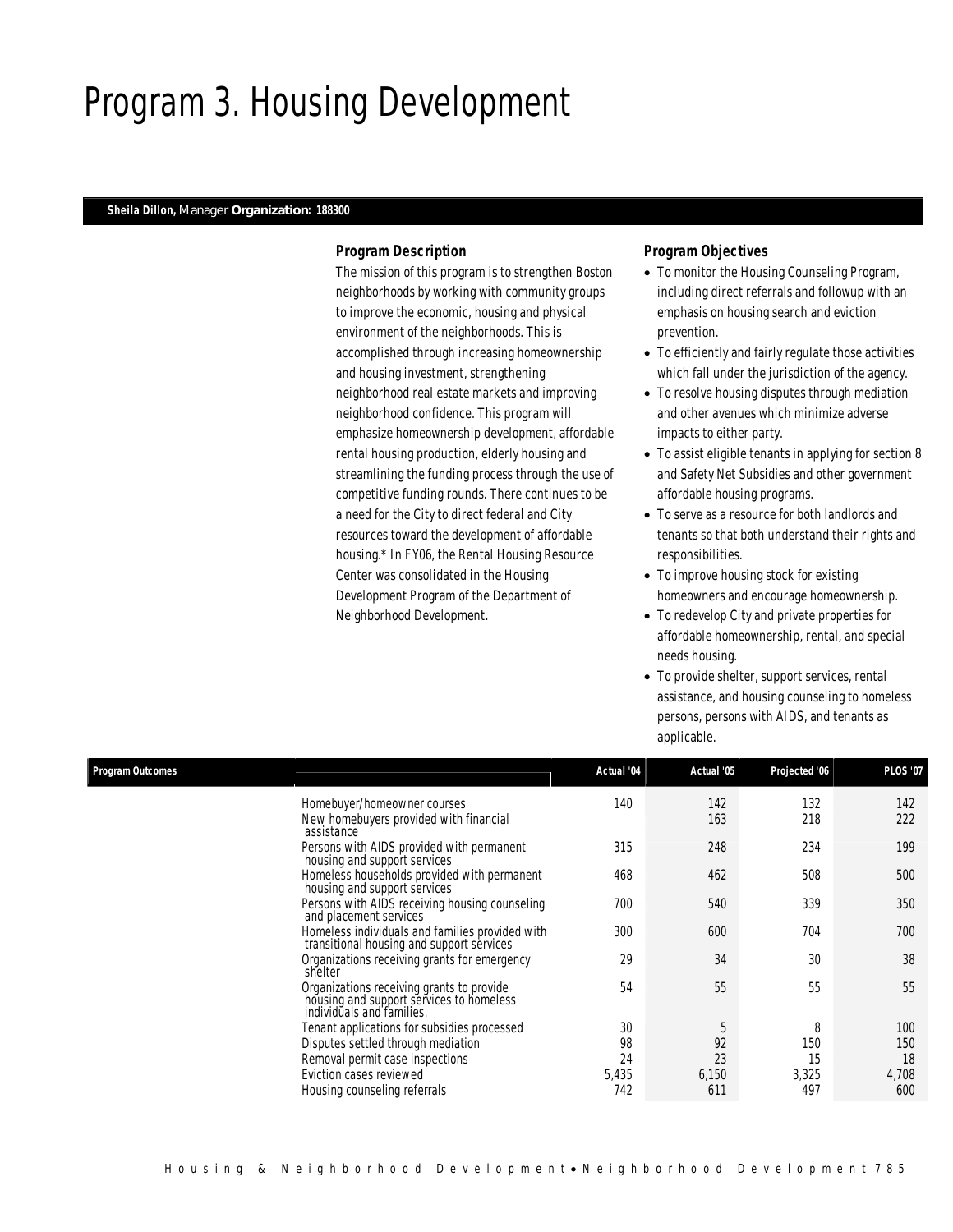| <b>Selected Service Indicators</b> |                                              | Actual '04     | Actual '05      | Approp '06              | Budget '07        |
|------------------------------------|----------------------------------------------|----------------|-----------------|-------------------------|-------------------|
|                                    | Quota<br>Personnel Services<br>Non Personnel | 5,003<br>8.800 | 74.565<br>2.814 | ١Z<br>617.143<br>28,500 | 645.645<br>28,500 |
|                                    | Total                                        | 13,803         | 77,379          | 645,643                 | 674,145           |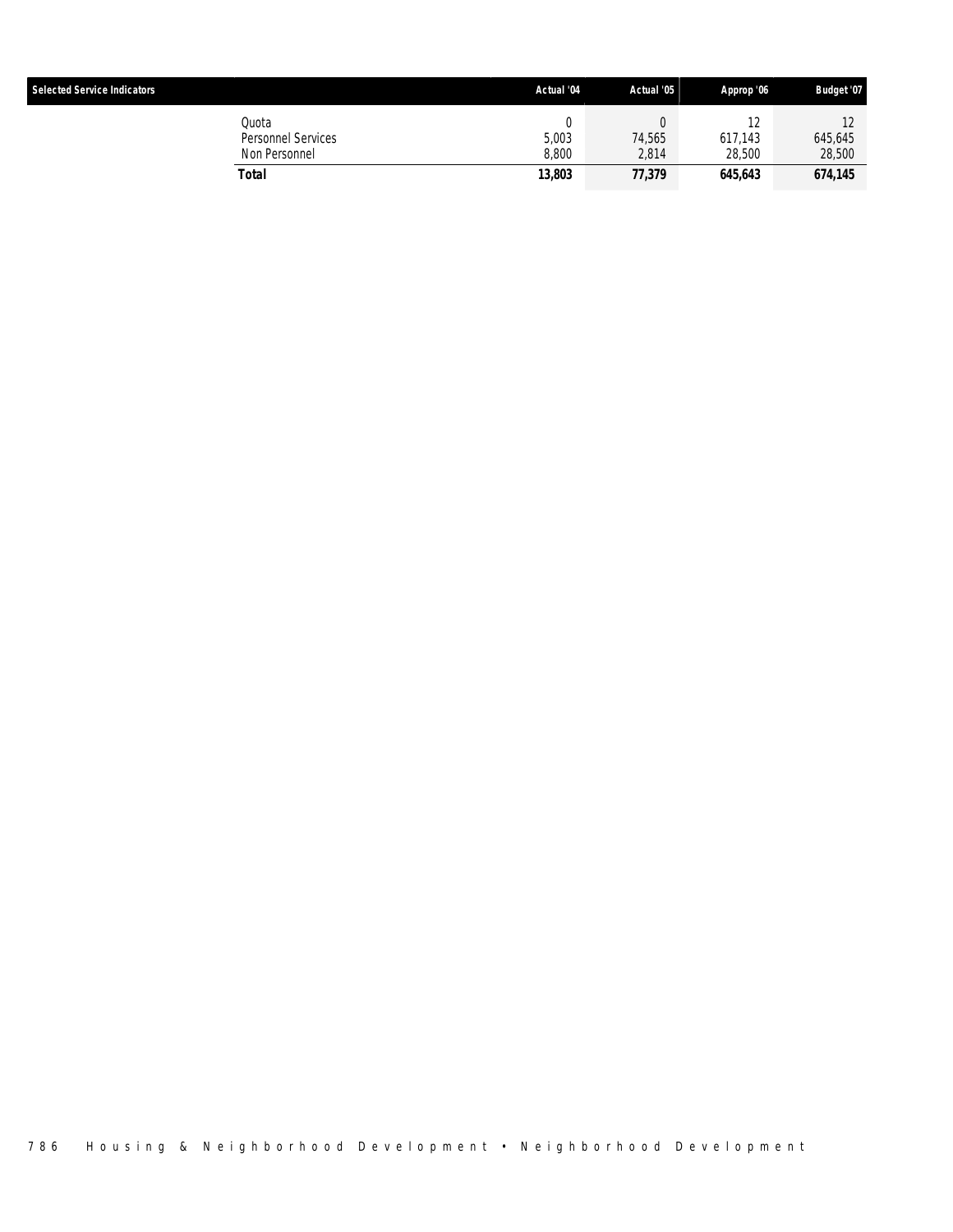## Program 4. Business Services

## *Andre Porter, Manager Organization: 188500*

## *Program Description*

The Neighborhood Business Services Program works to develop and preserve economically viable and attractive businesses in Main Street districts and other neighborhood business districts, provide jobs for Boston residents, and increase the City's tax base.

## *Program Objectives*

• To develop and preserve economically viable and attractive businesses and neighborhood business districts.

| <b>Program Outcomes</b>            |                                                                                | Actual '04 | Actual '05 | Projected '06 | <b>PLOS '07</b>   |
|------------------------------------|--------------------------------------------------------------------------------|------------|------------|---------------|-------------------|
|                                    | Neighborhood Main Street districts operational                                 | 19         | 19         | 19            | 20                |
|                                    | Businesses that received technical assistance                                  | 35         | 70         | 11            | 150               |
|                                    | Businesses provided with referral services<br>through Business Assistance Team | 1,631      | 1,657      | 873           | 1,200             |
|                                    | Businesses created/retained through DND<br>programs other than Main Streets    | 19         | 20         | 27            | 13                |
|                                    | Grants provided to rehab. non-profit facilities                                | 40         | 49         | 52            | 37                |
|                                    | Jobs created through Main Streets Program                                      | 333        | 241        | 519           | 60                |
|                                    | Businesses receiving design assistance                                         | 63         | 110        | 141           | 70                |
|                                    | Businesses created/retained through Main<br><b>Streets Program</b>             | 48         | 60         | 62            | 20                |
|                                    | Storefronts improved through Restore Program                                   | 85         | 98         | 90            | 70                |
|                                    | Storefronts improved by Main Streets Program                                   | 25         | 38         | 65            | 30                |
|                                    | Jobs created/retained through DND programs<br>other than Main Streets          | 343        | 130        | 112           | 135               |
| <b>Selected Service Indicators</b> |                                                                                | Actual '04 | Actual '05 | Approp '06    | <b>Budget '07</b> |
|                                    |                                                                                |            |            |               |                   |
|                                    | Quota                                                                          | $\Omega$   | $\Omega$   | $\Omega$      | $\Omega$          |
|                                    | <b>Personnel Services</b>                                                      | 48,066     | 60,983     | 60,911        | 61,411            |
|                                    | Non Personnel                                                                  | 38,933     | 30,598     | 38,500        | 36,000            |
|                                    | <b>Total</b>                                                                   | 86,999     | 91,581     | 99,411        | 97,411            |
|                                    |                                                                                |            |            |               |                   |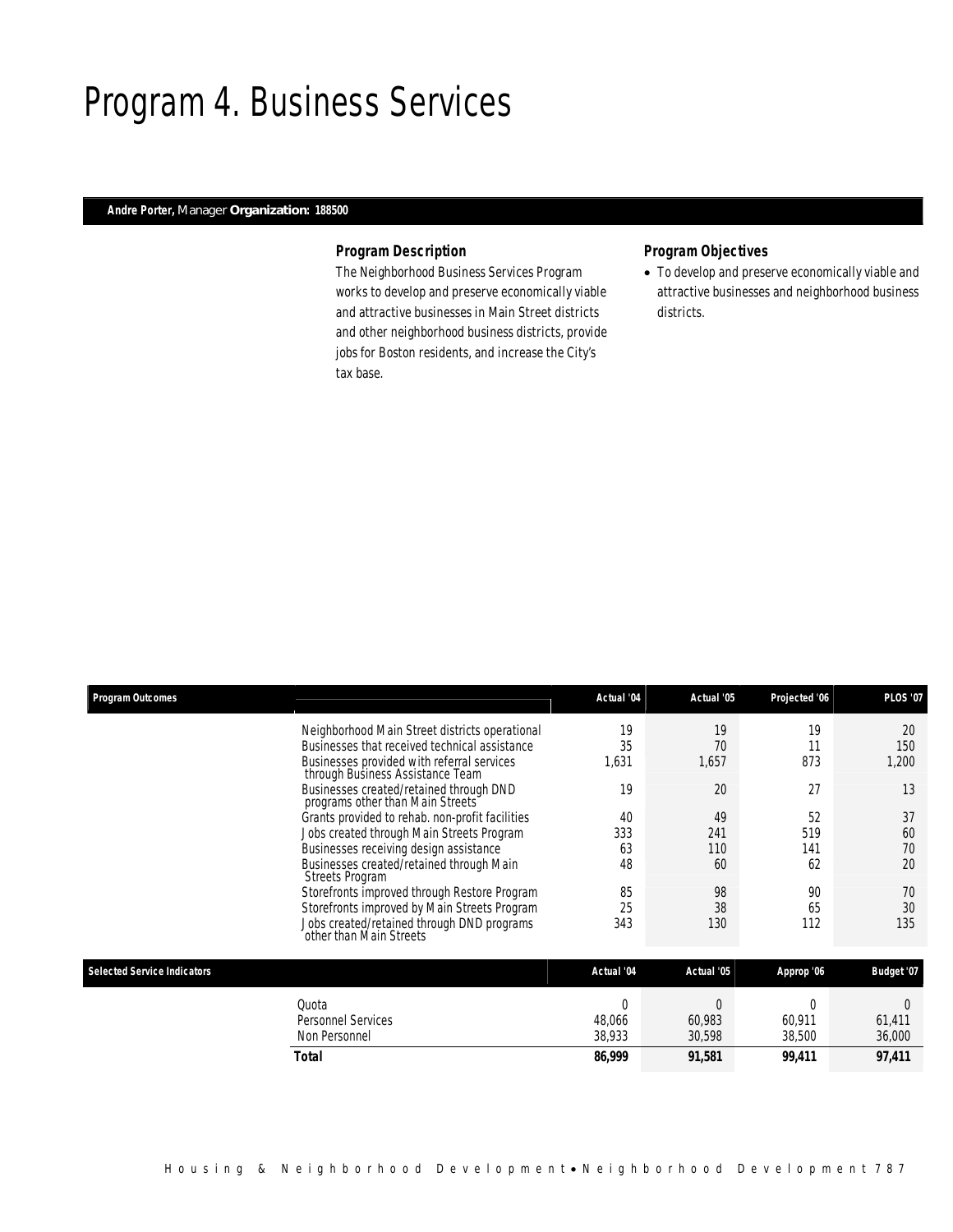## External Funds Projects

#### *Community Development Block Grant*

#### *Project Mission*

The Community Development Block Grant (CDBG) is an annual entitlement grant from the U.S. Department of Housing and Urban Development (HUD) to the City of Boston designed to fund a variety of neighborhood development activities. At least 70 percent of CDBG funds must be used to benefit low- and moderateincome households. CDBG funds are used to produce and preserve affordable housing, revitalize neighborhood commercial districts, assist the renovation of non-profit facilities, improve vacant lots, promote and monitor fair housing activities, and assist non-profit organizations in the operation of emergency shelters, health care, child care, youth and adult literacy programs. CDBG funds cannot be used for general government services nor to replace funding cuts from existing public service activities.

#### *Emergency Shelter/Shelter Plus Care/Supportive Housing*

#### *Project Mission*

The Emergency Shelter Grant (ESG) is an annual entitlement grant to the City of Boston from the U.S. Department of Housing and Urban Development (HUD) to support the development and operations of emergency shelters for the homeless. The Shelter Plus Care grant program is an annual entitlement grant funded by HUD to provide rental assistance for homeless people with disabilities, primarily those with serious mental illness, chronic problems with alcohol and/or drugs, and AIDS. The support services, which must match the value of the rental assistance, are provided by other federal, state or local sources. The Supportive Housing Program is a HUD funded entitlement program to provide service, operating and/or capital funds for a broad range of housing and social service projects. The program requires that applicants match the amount of Supportive Housing acquisition and development funds requested with an equal amount of funding from other sources.

#### *Home Investment Partnership*

#### *Project Mission*

The HOME Partnership Program is an annual entitlement grant from the U.S. Department of Housing and Urban Development (HUD) to the City of Boston to support the development of affordable housing. Eligible activities include new construction or rehabilitation of housing, tenant-based rental assistance for up to two years, and assistance to first-time homebuyers. All HOME funds must be used to benefit low- and moderateincome households. Fifteen percent of HOME funds are set aside for Community Housing Development Organizations. The American Dream Downpayment Initiative (ADDI) is an annual grant awarded to the City of Boston from the U.S. Department of Housing and Urban Development (HUD). It will be administered as part of the HOME Investment Partnership Program (HOME). The purpose of this grant is to assist lowincome families in becoming first-time homebuyers. ADDI funds may only be used for downpayment assistance toward the purchase of single family housing by low-income families, who are first time homebuyers. Rehabilitation that is completed in conjunction with a home purchase assisted by ADDI is also an eligible activity under the ADDI Statute.

#### *HOPWA*

#### *Project Mission*

The Housing Opportunities for People with AIDS (HOPWA) Program is an annual entitlement grant received by the City of Boston from the U.S. Department of Housing and Urban Development designed to provide affordable, appropriate housing for people with AIDS (PWAs) in the metropolitan Boston area. Eligible activities include: housing, counseling, housing development, rental assistance, technical assistance, homelessness prevention, operating costs including support services, and housing-related costs. DND will be directing these funds to three primary activities: metropolitan-area housing counseling to help PWAs find/retain affordable housing, technical assistance to developers of housing for PWAs, and emergency assistance payments to help PWAs retain their existing housing to prevent homelessness.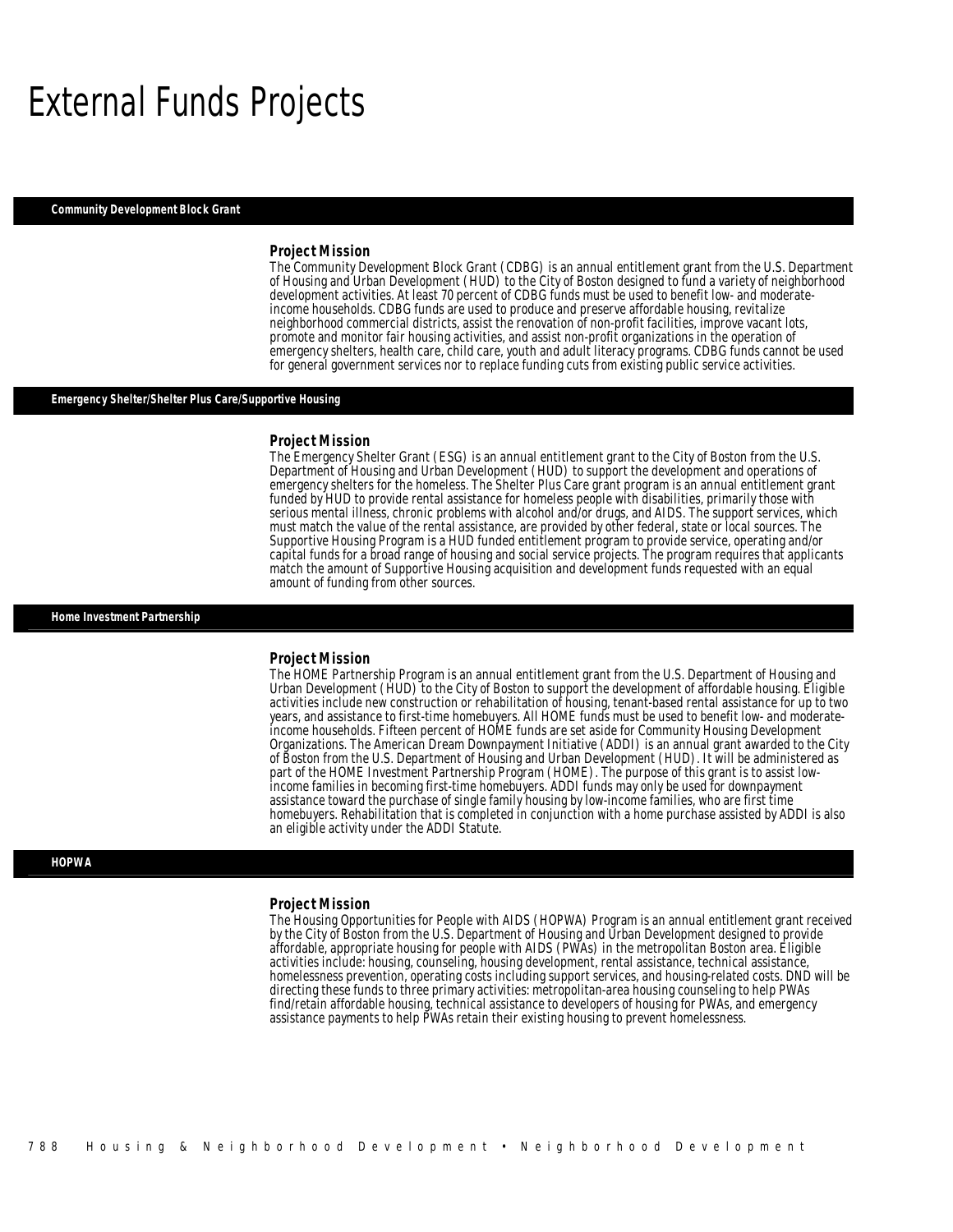#### *Project Mission*

The Lead Paint Abatement grant is a competitive 36-month grant from the U.S. Department of Housing and Urban Development's Office of Healthy Homes and Lead Hazard Control to the City of Boston. The purpose of the grant is to reduce the exposure of young children to lead-based paint hazards in their homes through intensive services consisting of counseling, outreach and abatement in the high-risk target areas of Dorchester, Roxbury and Mattapan and to provide financing services citywide. Activities include abatement, inspections, risk assessments, and temporary relocations.

#### *Lead Hazard Reduction Demonstration Grant*

#### *Project Mission*

The LEAD Hazard Reduction Demonstration Grant is a 42-month Grant from the Department of Housing and Urban Development's Office of Healthy Homes and Lead Hazard Control to the City of Boston. The purpose of this competitive grant is to assist areas with the highest lead paint abatement needs in undertaking programs for abatement, inspections, risk assessments, temporary relocations, and interim control of lead based paint hazards in eligible privately owned single family housing units, and multifamily buildings that are occupied by low-income families. A modest demonstration projects component has also been included that can support lead abatement in foreclosed properties, housing receiverships, units that reveal significant lead paint hazards as a result of the City's new Turnover Inspection Ordinance.

#### *Brownfield Assessment Grants/EPA*

#### *Project Mission*

The U.S. Environmental Protection Agency made a Brownfield Assessment grant available on a competitive basis. This grant is used to evaluate perceived or actual contamination at EPA-eligible Brownfield sites. "Brownfields" are defined as "real property, expansion, redevelopment, or re-use of which may be complicated by the presence or the potential presence of a hazardous substance, pollutant, or contaminant".

*Neighborhood Development Fund* 

#### *Project Mission*

The Neighborhood Development Fund receives revenue from the repayment of Urban Development Action Grant (UDAG) loans to the City. Funds can be used for eligible HUD Title I activities which are somewhat less restrictive than CDBG regulations. DND uses the NDF to fund home improvements and homebuyer assistance to middle income families, and provides financial support to businesses and business districts located in areas that are not low and moderate income.

*Economic Development Initiative/ Special Projects* 

#### *Project Mission*

The Economic Development Initiative/Special Project grants are made available on a competitive basis to municipalities through the federal budget process and administered by the U.S. Department of Housing and Urban Development (HUD). These grants are for specific purposes. In FY03 DND received a grant to support the Boston Main Streets program. In FY04, DND received two additional grants from HUD. One of the grants was for an affordable housing environmental remediation project and the second one was for the development of low and moderate-income housing.

*Section 108 Loans/Economic Development Initiative* 

#### *Project Mission*

Section 108 funds are available to eligible cities from the U.S. Department of Housing and Urban Development (HUD) on an application basis. Section 108 funds are secured by the City through a pledge of its current and future CDBG grant awards. These funds are used for economic development projects. The City received \$22 Million in 108 loans for use within the Empowerment Zone. The Economic Development Initiative (EDI) Program is a special HUD program that makes available grants to cities to spur economic opportunity by creating jobs, attracting private partnerships, and training residents for new job opportunities; to promote community development through a long-term economic development strategy; to establish community-based partnerships; and to develop a plan for responding to community needs by integrating economic, physical, human, and other strategies. The City received \$25 million in EDI funds for use within the Empowerment Zone, \$3 million of which is reserved for social service activities. The remainder is being used to assist new or existing smaller-scale neighborhood commercial enterprises and larger-scale commercial and/or industrial development projects. These funds must be used to lower the cost or lower the risk to the City on Section 108 loans made to eligible economic development projects. In addition, the City has received additional Section 108 and EDI funds for use outside of the Empowerment Zone.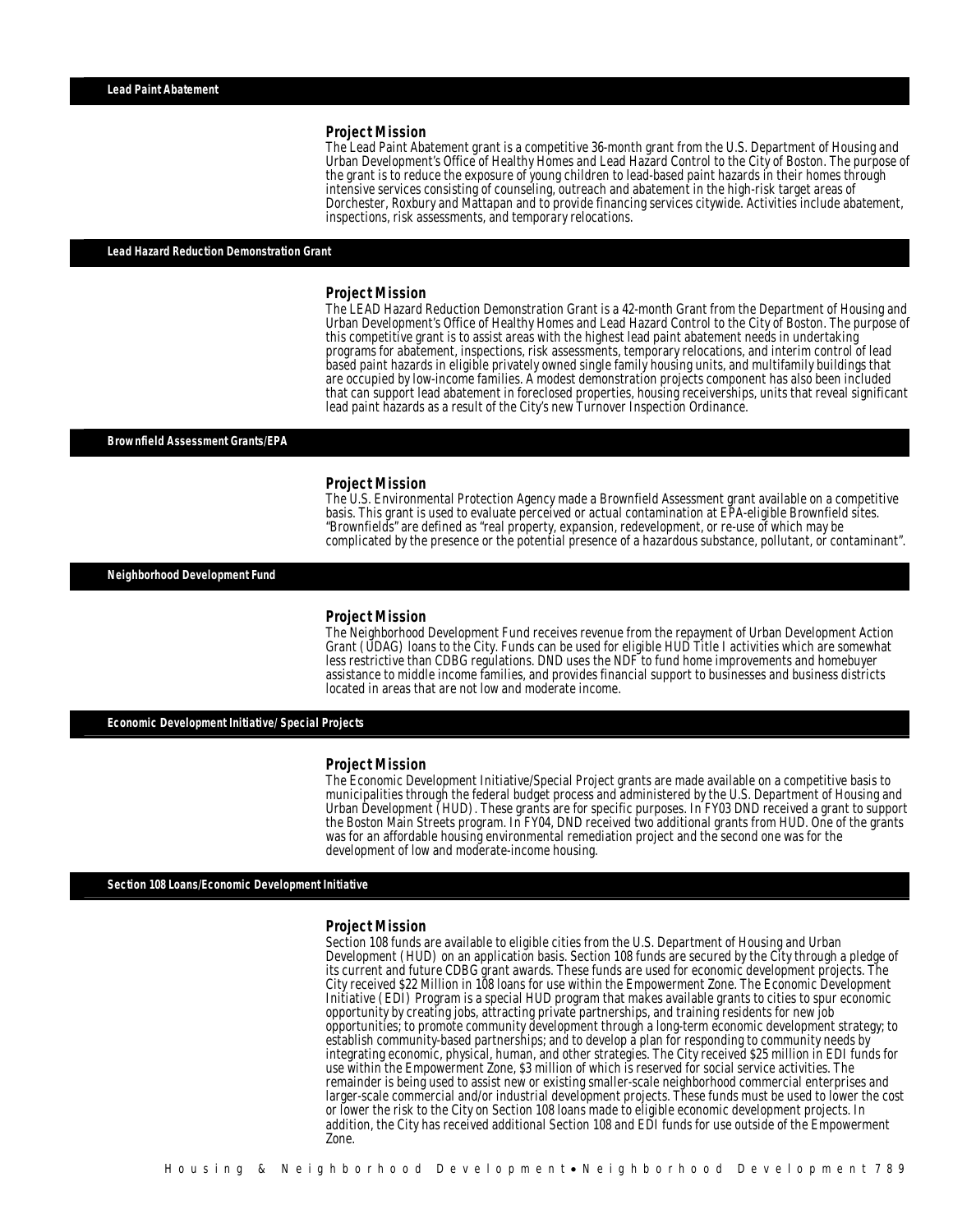## *Project Mission*

The Commercial Development Action Grants are made available to municipalities from the Massachusetts Department of Housing and Community Development on a competitive basis. Grant funds may be used for community development projects that are publicly owned that revitalize and redevelop substandard and blighted open area for public benefit and the public interest.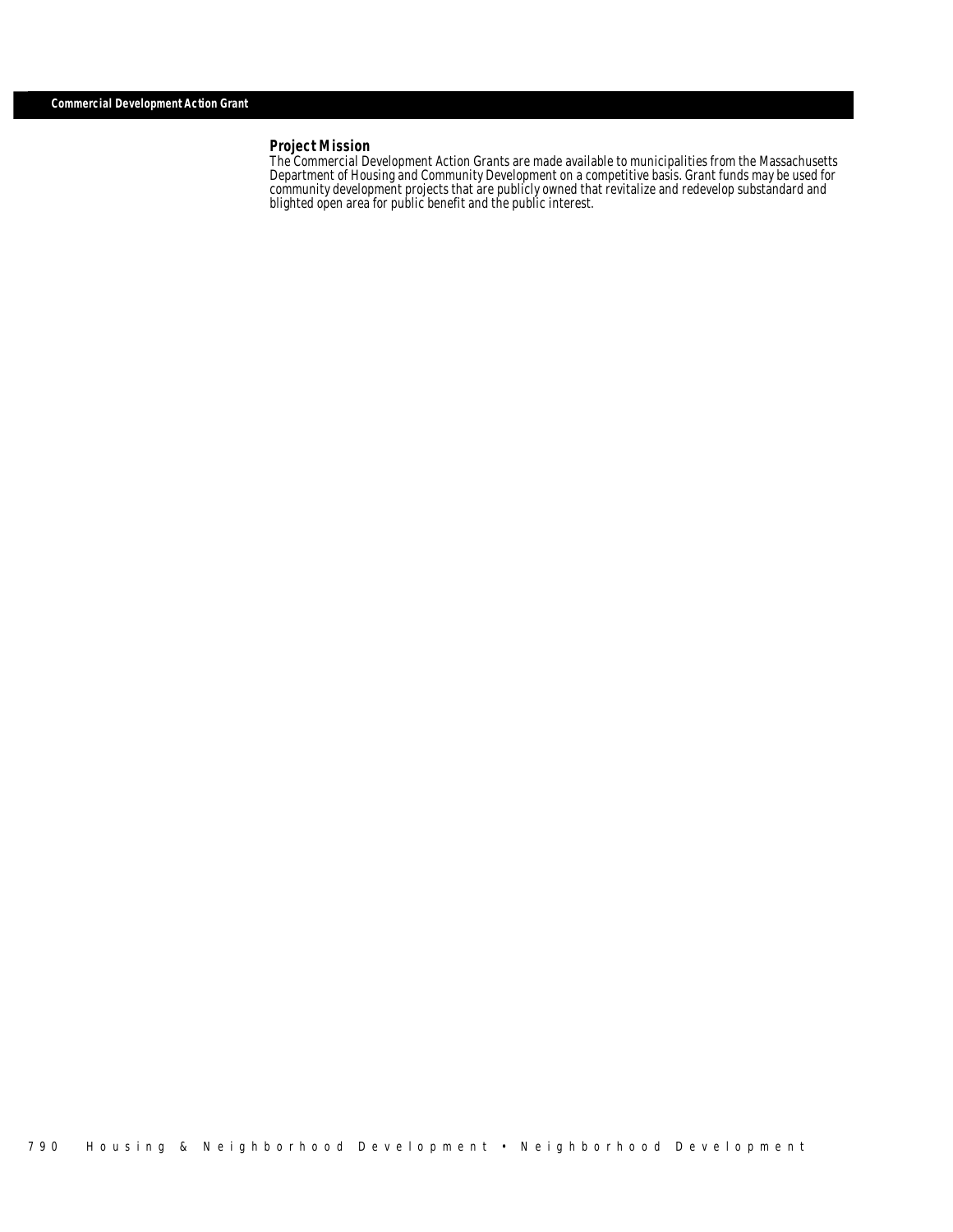## Neighborhood Development Capital Budget

## *Overview*

Capital investment will support efforts to repair and rebuild public facilities, revitalize neighborhood business districts, and improve public spaces.

## *FY07 Major Initiatives*

- Interior and exterior repairs and renovations at the Strand Theater will be underway.
- Various critical repairs to the buildings on Long Island will be completed.
- Water system improvements will be underway at Long Island along with facilities improvements.

| <b>Capital Budget Expenditures</b> |                         | Total Actual '04 | Total Actual '05 |           | Estimated '06 Total Projected '07 |
|------------------------------------|-------------------------|------------------|------------------|-----------|-----------------------------------|
|                                    |                         |                  |                  |           |                                   |
|                                    | <b>Total Department</b> | 1,569,256        | 791.327          | 2.487.000 | <i>4,250,000</i>                  |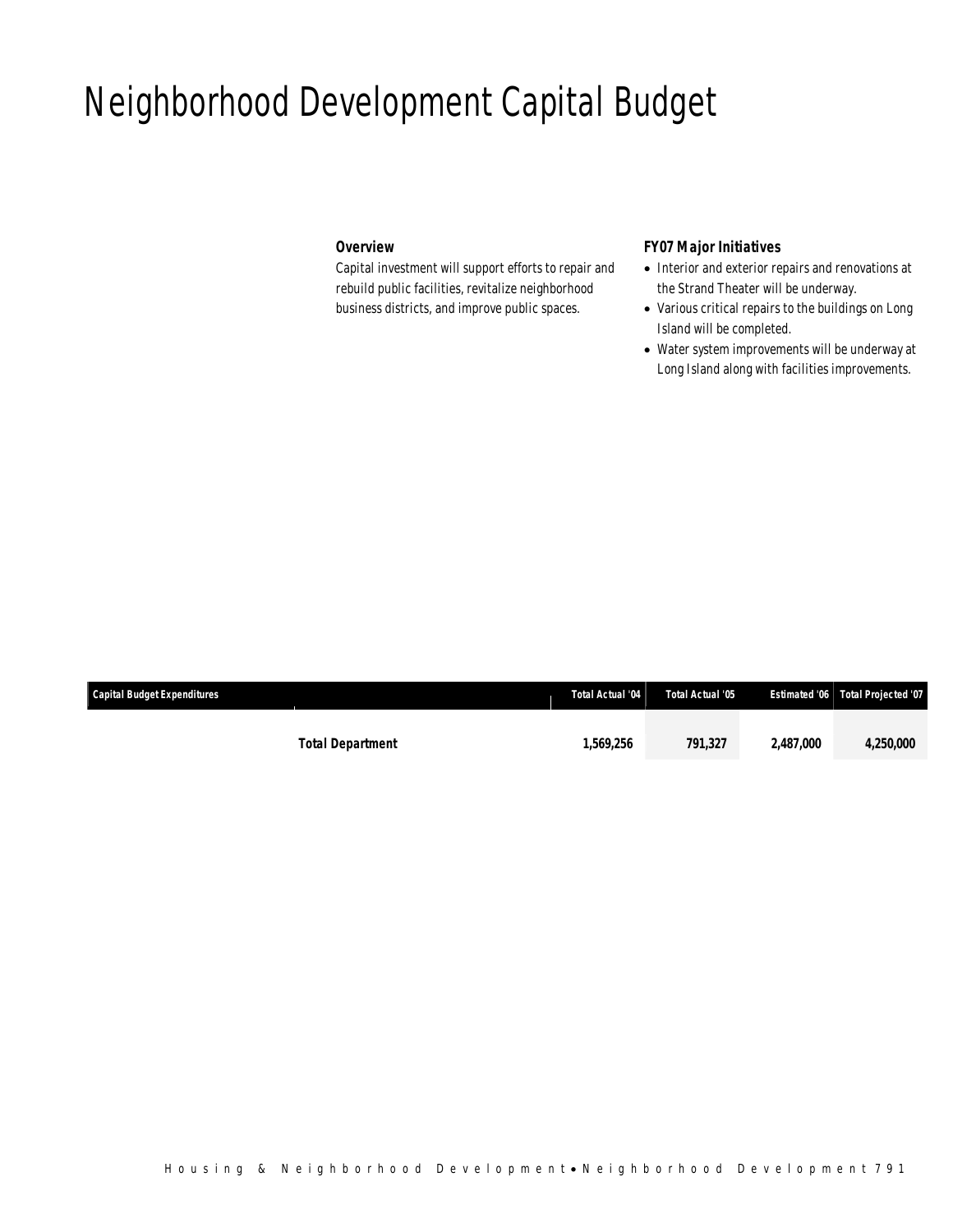*Authorizations*

#### *BLUE HILL AVENUE*

### *Project Mission*

Construct a municipal parking lot in support of the Blue Hill Avenue Initiative. *Managing Department,* Construction Management *Status,* To Be Scheduled *Location,* Roxbury

| Authorizations                           |             |                  |          |             |          |
|------------------------------------------|-------------|------------------|----------|-------------|----------|
|                                          |             |                  |          | Non Capital |          |
| Source                                   | Existing    | FY07             | Future   | Fund        | Total    |
| City Capital                             | O           | $\Omega$         | 345,000  | $\theta$    | 345,000  |
| Grants/Other                             | 0           | 0                | 0        | 0           | 0        |
| Total                                    | $\mathbf 0$ | 0                | 345,000  | $\theta$    | 345,000  |
| <b>Expenditures (Actual and Planned)</b> |             |                  |          |             |          |
|                                          | Thru        |                  |          |             |          |
| Source                                   | 6/30/05     | FY <sub>06</sub> | FY07     | FY08-11     | Total    |
| City Capital                             | 0           | 0                | $\Omega$ | 345,000     | 345,000  |
| Grants/Other                             | 0           | 0                | 0        |             | $\Omega$ |
| Total                                    | 0           | 0                | 0        | 345,000     | 345,000  |

### *HYDRANT AND FIRE SAFETY IMPROVEMENTS*

## *Project Mission*

Replace fire hydrants and install emergency sea water pumps for fire fighting back-up and check valve/gate valve. *Managing Department,* Construction Management *Status,* To Be Scheduled *Location,* Long Island

| <b>Authorizations</b>                    |          |      |        |             |         |
|------------------------------------------|----------|------|--------|-------------|---------|
|                                          |          |      |        | Non Capital |         |
| Source                                   | Existing | FY07 | Future | Fund        | Total   |
| City Capital                             | 173,000  |      |        | 0           | 173,000 |
| Grants/Other                             |          |      |        |             |         |
| Total                                    | 173,000  |      |        | 0           | 173,000 |
| <b>Expenditures (Actual and Planned)</b> |          |      |        |             |         |
|                                          | Thru.    |      |        |             |         |

|              | Thru    |      |                  |         |         |
|--------------|---------|------|------------------|---------|---------|
| Source       | 6/30/05 | FY06 | FY <sub>07</sub> | FY08-11 | Total   |
| City Capital |         |      |                  | 173,000 | 173,000 |
| Grants/Other |         |      |                  |         |         |
| Total        |         |      |                  | 173,000 | 173,000 |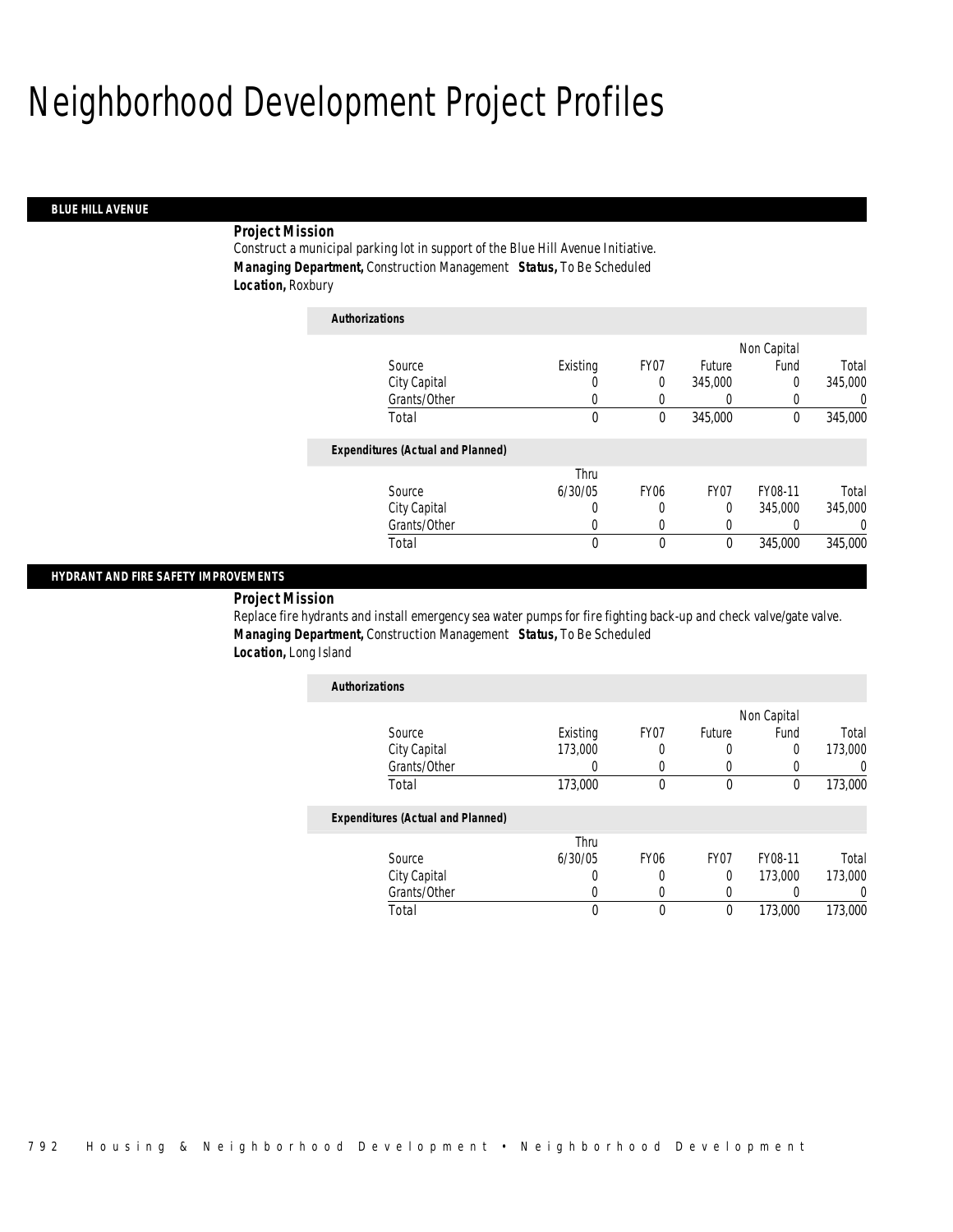*Authorizations*

### *LONG ISLAND FACILITIES*

### *Project Mission*

Various critical repairs to the buildings on Long Island as needed. *Managing Department,* Construction Management *Status,* In Design *Location,* Long Island

| Authorizations                           |           |                  |                  |             |           |
|------------------------------------------|-----------|------------------|------------------|-------------|-----------|
|                                          |           |                  |                  | Non Capital |           |
| Source                                   | Existing  | FY <sub>07</sub> | Future           | Fund        | Total     |
| City Capital                             | 3.754.000 | 0                | 0                | 0           | 3,754,000 |
| Grants/Other                             |           | 0                | 0                |             | $\left($  |
| Total                                    | 3,754,000 | 0                | $\mathbf 0$      | 0           | 3,754,000 |
| <b>Expenditures (Actual and Planned)</b> |           |                  |                  |             |           |
|                                          | Thru      |                  |                  |             |           |
| Source                                   | 6/30/05   | <b>FY06</b>      | FY <sub>07</sub> | FY08-11     | Total     |
| City Capital                             | 258.197   | 400,000          | 1,000,000        | 2.095.803   | 3.754.000 |
| Grants/Other                             | 0         |                  | 0                |             | $\Omega$  |
| Total                                    | 258,197   | 400,000          | 1,000,000        | 2.095.803   | 3.754.000 |
|                                          |           |                  |                  |             |           |

### *LONG ISLAND PIER FACILITY*

*Project Mission* 

Prepare 25% design plans for the construction of a permanent pier. Federal construction funds anticipated. *Managing Department,* Construction Management *Status,* To Be Scheduled *Location,* Long Island

| <b>Authorizations</b>                    |          |                  |                  |             |                  |
|------------------------------------------|----------|------------------|------------------|-------------|------------------|
|                                          |          |                  |                  | Non Capital |                  |
| Source                                   | Existing | FY07             | Future           | Fund        | Total            |
| City Capital                             | 200,000  |                  | 0                | 0           | 200,000          |
| Grants/Other                             |          |                  |                  | 0           | $\left( \right)$ |
| Total                                    | 200,000  | 0                | $\Omega$         | 0           | 200,000          |
| <b>Expenditures (Actual and Planned)</b> |          |                  |                  |             |                  |
|                                          | Thru     |                  |                  |             |                  |
| Source                                   | 6/30/05  | FY <sub>06</sub> | FY <sub>07</sub> | FY08-11     | Total            |
| City Capital                             | 0        | 0                | $\theta$         | 200,000     | 200,000          |
| Grants/Other                             |          | 0                |                  | 0           | 0                |
| Total                                    |          | 0                | 0                | 200,000     | 200,000          |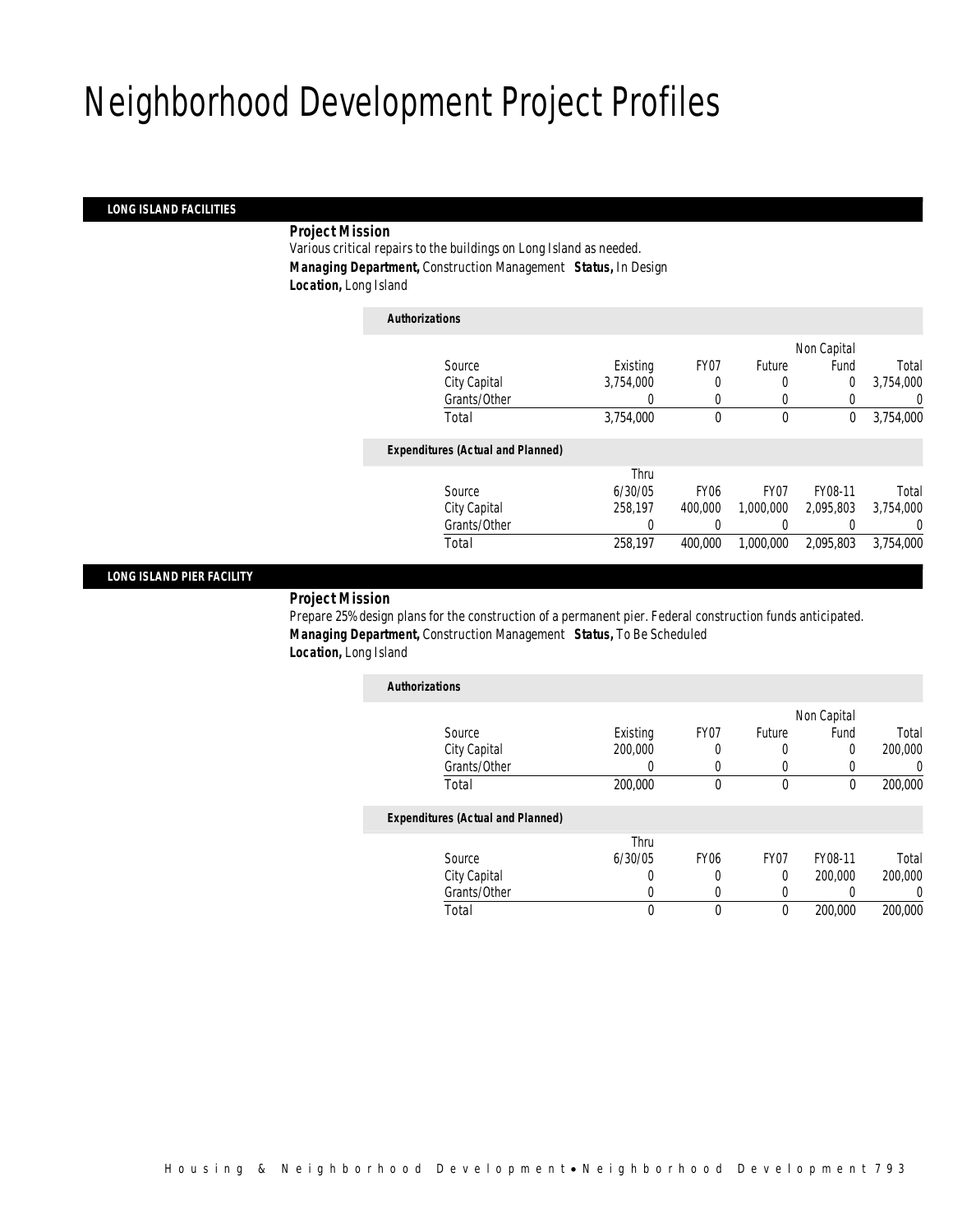#### *LONG ISLAND UTILITIES*

## *Project Mission*

Replace the main water line supporting the island, repair the water tank and replace the distribution system. Install a new saltwater dry standpipe system.

*Managing Department,* Construction Management *Status,* In Construction

*Location,* Long Island

| <b>Authorizations</b>                    |           |                  |           |             |           |
|------------------------------------------|-----------|------------------|-----------|-------------|-----------|
|                                          |           |                  |           | Non Capital |           |
| Source                                   | Existing  | FY <sub>07</sub> | Future    | Fund        | Total     |
| City Capital                             | 7.733.400 | 0                | 0         | $\mathbf 0$ | 7,733,400 |
| Grants/Other                             |           | 0                | 0         | 0           | 0         |
| Total                                    | 7.733.400 | $\theta$         | $\theta$  | 0           | 7,733,400 |
| <b>Expenditures (Actual and Planned)</b> |           |                  |           |             |           |
|                                          | Thru      |                  |           |             |           |
| Source                                   | 6/30/05   | <b>FY06</b>      | FY07      | FY08-11     | Total     |
| City Capital                             | 307.146   | 1.000.000        | 1,000,000 | 5,426,254   | 7,733,400 |
| Grants/Other                             |           |                  | 0         |             | 0         |
| Total                                    | 307.146   | 1.000.000        | 1.000.000 | 5,426,254   | 7.733.400 |

### *MOON ISLAND CAUSEWAY ROAD*

 *Project Mission* Replace guard rail along causeway road. *Managing Department,* Construction Management *Status,* In Design *Location,* Moon Island

| <b>Authorizations</b>                    |          |                  |                  |         |         |  |
|------------------------------------------|----------|------------------|------------------|---------|---------|--|
|                                          |          |                  | Non Capital      |         |         |  |
| Source                                   | Existing | FY <sub>07</sub> | Future           | Fund    | Total   |  |
| City Capital                             | 319,200  |                  | 0                | 0       | 319,200 |  |
| Grants/Other                             | U        |                  |                  | 0       | 0       |  |
| Total                                    | 319,200  | $\mathbf{0}$     | $\theta$         | 0       | 319,200 |  |
| <b>Expenditures (Actual and Planned)</b> |          |                  |                  |         |         |  |
|                                          | Thru     |                  |                  |         |         |  |
| Source                                   | 6/30/05  | FY <sub>06</sub> | FY <sub>07</sub> | FY08-11 | Total   |  |
| City Capital                             | U        |                  | $\Omega$         | 319,200 | 319,200 |  |
| Grants/Other                             | 0        | 0                | 0                |         | 0       |  |
| Total                                    | 0        | $\theta$         | $\theta$         | 319,200 | 319,200 |  |